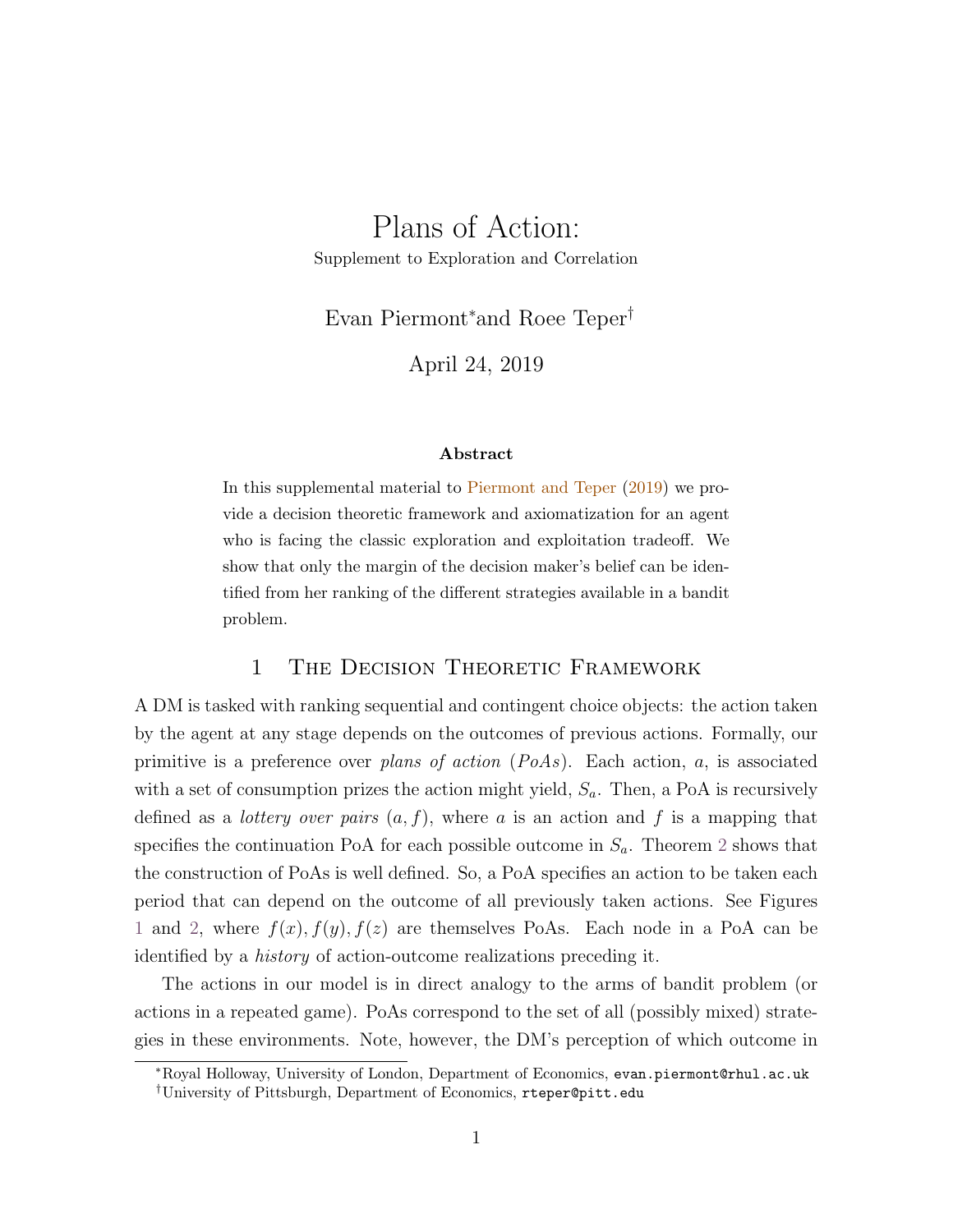$S_a$  will result form taking action  $a$  is not specified. This is subjective and should be identified from the DM's preferences over PoAs. As discussed above, the main question is to what extent these beliefs can be identified and what are the economic implications of belief identification in this framework?

<span id="page-1-0"></span>

Figure 1: An action, a, and its support, Figure 2: A degenerate PoA,  $(a, f)$ .  $S_a$ .

Theorem [3](#page-8-0) axiomatizes preferences over PoAs of a DM who at each history entertains a belief regarding the outcome of future actions. That is, at each history h and for every action a, the DM entertains a belief  $\mu_{h,a}$  over the possible outcomes  $S_a$ ;  $\mu_{h,a}(x)$ is the DM's subjective probability that action  $\alpha$  will yield outcome  $x$ , contingent on having observed the history h. Given this family of beliefs, the DM acts as a subjective discounted expected utility maximizer, valuing a PoA  $p$ , after observing  $h$ , according to a Subjective Expected Experimentation (SEE) representation:

<span id="page-1-1"></span>
$$
U_h(p) = \mathbb{E}_p \left[ \mathbb{E}_{\mu_{h,a}} \left[ u(x) + \delta U_{h'}(f(x)) \right] \right],
$$
 (SEE)

where  $h'$  is the updated history (following h) when action a is taken and x is realized. All the parameters of the model—the consumption utility over outcomes,  $u$ , the discount factor,  $\delta$ , and the history dependent subjective beliefs,  $\{\mu_{h,a}\}_{h\in\mathcal{H},a\in\mathcal{A}}$ —are identified uniquely.

The identification accompanying the representation concerns the marginal beliefs,  $\{\mu_{h,a}\}_{h\in\mathcal{H},a\in\mathcal{A}}$ , and not a joint stochastic process over all actions, as is the starting point in the standard approach to bandit problems. In the main text, we explore the statistical information encoded in these marginal beliefs, and the extent to which a joint distribution can be identified. It is immediate that each behavioral strategy available to the agent in a bandit problem defines a unique plan of action, and vice versa . Moreover, simple algebra shows that the classical (time-separable discounted expected utility) valuation of behavioral strategies (see Eq. (1)) is the restriction of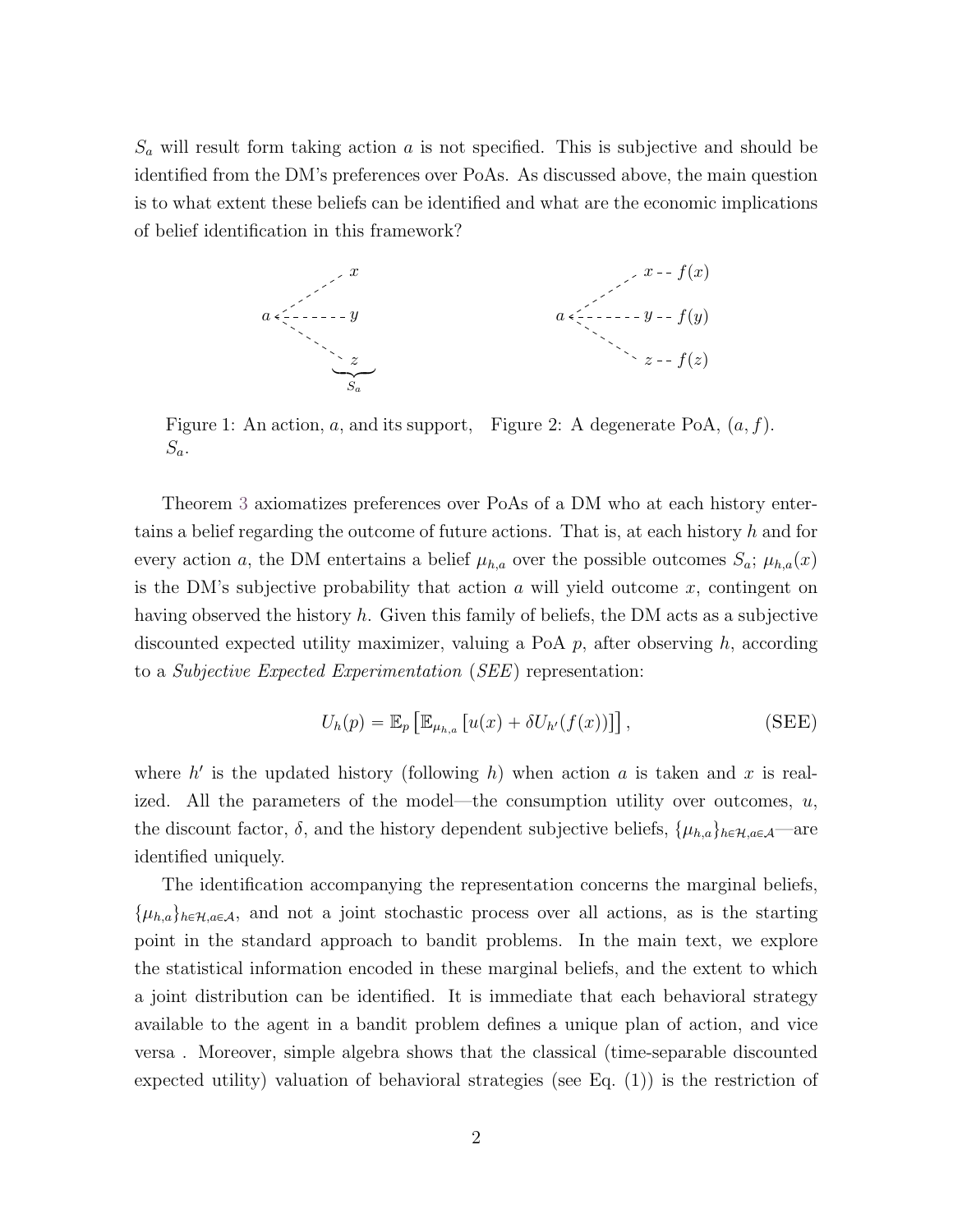([SEE](#page-1-1)) to such plans.

### 1.1 Constructing Plans of Action.

Let X be a finite set of outcomes, endowed with a metric  $d_X$ . Outcomes are consumption prizes. For any metric space, M, let  $\mathcal{K}(M)$  denote the set non-empty compact subsets of  $M$ , endowed with the Hausdorff metric. Likewise, for any metric space  $M$ , denote  $\Delta^{B}(M)$  as the set of Borel probability distributions over M, endowed with the weak\*-topology, and  $\Delta(M)$  the subset of distributions with denumerable support.

Let  $A$  be a compact and metrizable set of actions. Each action,  $a$ , is associated with a set of outcomes,  $S_a \in \mathcal{K}(X)$ , which is called the support of the action. We assume the map  $a \mapsto S_a$  is continuous and surjective.<sup>[1](#page-2-0)</sup> For any metric space M, let A  $\otimes M = \{(a, f) | a \in \mathcal{A}, f: S_a \to M\} = \{(a, \{(x_i, m_i)\}_{i \in I}) \in \mathcal{A} \times \mathcal{K}(X \times M) | \bigcup_{i \in I} \{x_i\} =$  $S_a$  and  $x_i \neq x_j, \forall i \neq j \in I$ , endowed with the subspace topology inherited from the product topology. By the continuity of  $a \mapsto S_a$  we know that the relevant subspace is closed and hence the topology on  $A \otimes M$  is compact whenever M is. We can think of f as the assignment into M for each outcome in the support of action  $a$ . For any  $f: X \to M$  we will abuse notation and write  $(a, f)$  rather than  $(a, f|_{S_a})$ .

We will begin by constructing a more general notion of plans.<sup>[2](#page-2-1)</sup> To begin, let  $Q_0 =$  $R_0 = \Delta^{\mathcal{B}}(\mathcal{A})$  and, for define recursively for each  $n \geq 1$ 

$$
Q_n = \Delta^{\mathcal{B}}(\mathcal{A} \times \mathcal{K}(X \times Q_{n-1})) \text{ and,}
$$
  

$$
R_n = \{r_n \in Q_n | r_n(\mathcal{A} \otimes R_{n-1}) = 1\}
$$

Define  $Q^* =$  $_{n\geqslant 0}Q_n$  and  $R^* =$  $n\geqslant 0$   $R_n$ .

We restrict ourselves to the set of *consistent* elements of  $R^*$ : those elements such that, the  $(n-1)$ -period plan implied by the *n*-period plan is the same as the  $(n-1)$ period plan. Let  $G_1 : \mathcal{A} \times \mathcal{K}(X \times Q_0) \to \mathcal{A}$  as the mapping  $(a, \{x, q_0\}) \mapsto a$ . Let period pian. Let  $G_1 : \mathcal{A} \times \mathcal{K}(\mathcal{A} \times Q_0) \to \mathcal{A}$  as the mapping  $(a, \{x, q_0\}) \to a$ . Let  $F_1 : Q_1 \to Q_0$  as the mapping  $F_1 : q_1 \mapsto (E \mapsto q_1(G_1^{-1}(E)))$ , for any  $E \in \mathcal{B}(\mathcal{A})$ . Therefore, for any  $E \in \mathcal{B}(\mathcal{A}), F_1(p_1)(E)$  is the probability of event E in period 0 as

<span id="page-2-0"></span><sup>&</sup>lt;sup>1</sup>The requirement that for all x there exists an action that yields x with certainty (i.e.,  $S_a = \{x\}$ ) facilitates the identification of utilities over outcomes. Although the DM has preferences over such actions, this does not mean they are available in an arbitrary exploration problem, just as degenerate lotteries are part of the primitive choice set in von-Neumann-Morgenstern, but are not feasible in every decision problem.

<span id="page-2-1"></span><sup>2</sup>This methodology serves two purposes. First, the more general approach allows us to use standard techniques for the construction of infinite horizon choice objects. Second, generalized plans may be of direct interest in future work, when, for example, denumerable support is not desirable.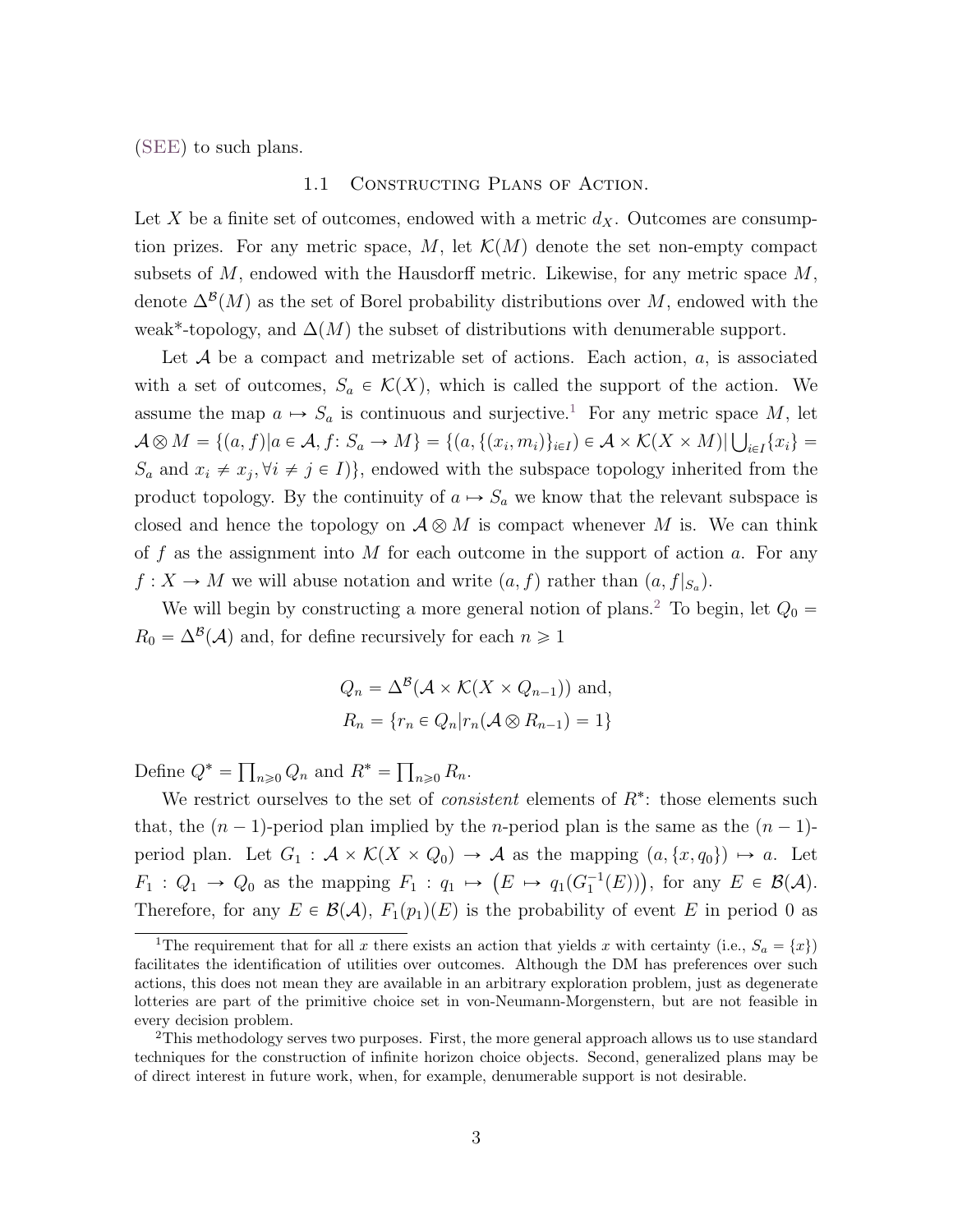implied by  $p_1$ ;  $F_1(p_1)$  is the distribution over period 0 actions implied by  $p_1$ . From here we can recursively define  $G_n : \mathcal{A} \times \mathcal{K}(X \times Q_n) \to \mathcal{A} \times \mathcal{K}(X \times Q_{n-1})$  as:

$$
G_n : (a, \{x, q_{n-1}\}) \mapsto (a, \{x, F_{n-1}(q_0)\}))
$$

and  $F_n: Q_n \to Q_{n-1}$  as:

$$
F_n: q_n \mapsto \left( E \mapsto q_n(G_n^{-1}(E)) \right)
$$

for any E in  $\Delta^{\mathcal{B}}(\mathcal{A}\times\mathcal{K}(X\times Q_{n-1}))$ . A consistent generalized plan is one such that

<span id="page-3-1"></span>
$$
F_n(q_n) = q_{n-1},\tag{1}
$$

for all *n*. Let Q denote the restriction of  $Q^*$  that satisfies [\(1\)](#page-3-1) and  $R = Q \cap R^*$ .

<span id="page-3-2"></span>**Proposition 1.** There exists a homeomorphism,  $\lambda : R \to \Delta^{\mathcal{B}}(\mathcal{A} \otimes R)$  such that

$$
\text{marg}_{\mathcal{A}\times\mathcal{K}(X\times R_{n-1})}(\lambda(r)) = \text{proj}_n r. \tag{2}
$$

Proof. In [Section](#page-14-0) [1.6](#page-12-0)

Finally, we want to consider plans whose support is denumerable. It is easy enough to set  $P_0 = \Delta(\mathcal{A}) \subset R_0$ , and define recursively  $P_n = \Delta(\mathcal{A} \otimes P_{n-1}) \subset R_n$ . Of course, to set  $T_0 = \Delta(\mathcal{A}) \subseteq R_0$ , and define recursively  $T_n = \Delta(\mathcal{A} \otimes T_{n-1}) \subseteq R_n$ . Of course,<br>there is a potential pitfall still lurking: for a given  $\prod_{n\geq 0} P_n$ , although each  $p_n$  is a denumerable lottery, the associated element,  $\lambda(p)$  might live in  $\Delta^{B}(\mathcal{A}\otimes P)$  rather than  $\Delta(\mathcal{A}\otimes P)$ . Indeed, we need also to restrict our attention to the set of plans that have countable support not just for each finite level, but also "in the limit," and whose implied continuation plans are also well behaved in such a manner. Fortunately, this can be done.

<span id="page-3-0"></span>**Theorem 2.** There exists maximal set  $P \subset R$  such that for each  $p \in P$ ,  $\text{proj}_n p \in P_n$ , and  $\lambda$  is a homeomorphism between P and  $\Delta(A \otimes P)$ .

#### Proof. In [Section](#page-14-1) [1.6](#page-12-0)

The set  $P$  is our primitive. As a final notational comment, we would like to consider a further specification of *objective* plans, denoted by  $\Sigma \subset P$ .  $\Sigma$  denotes the set of plans which contain no subjective uncertainty; in every period, every possible action yields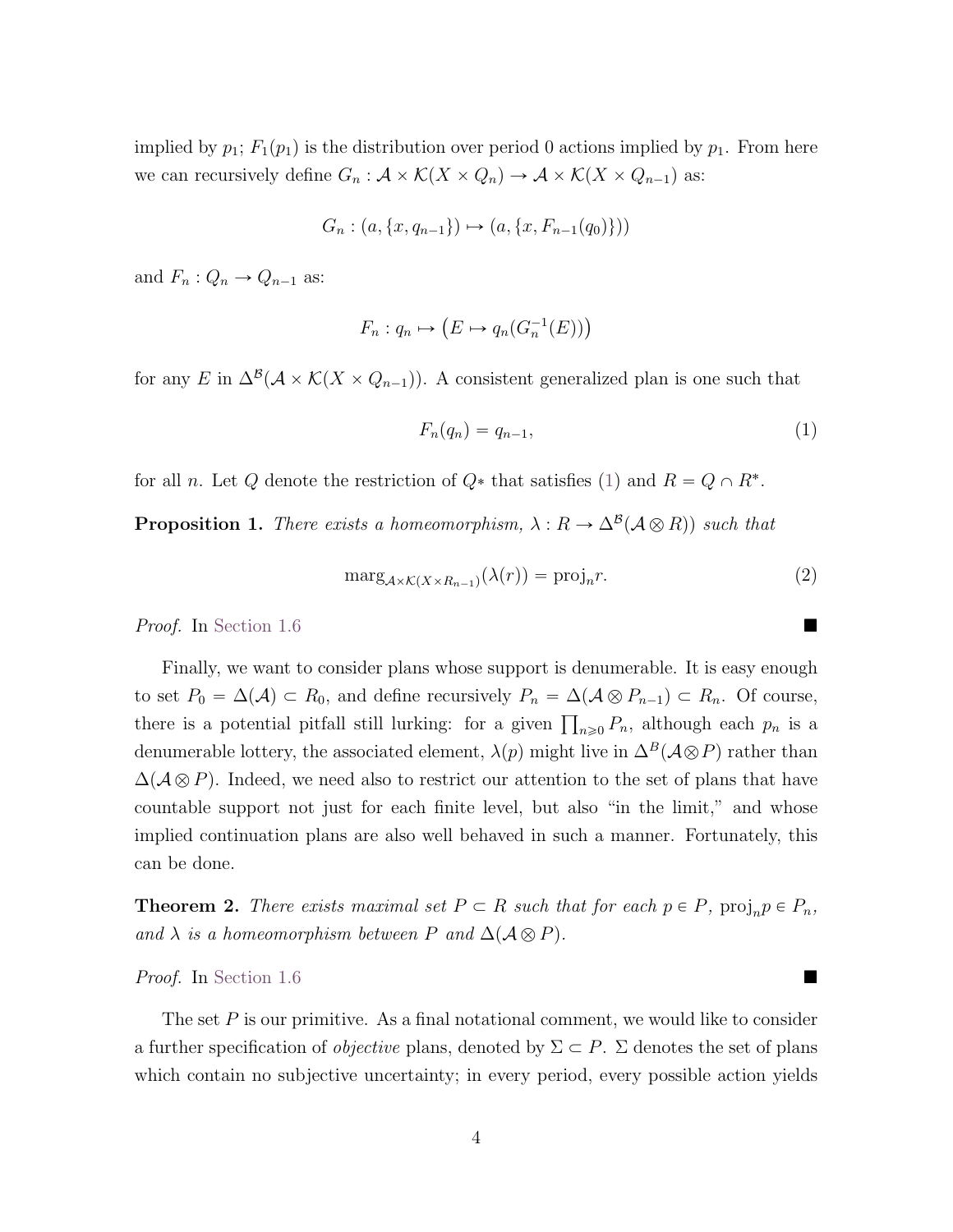some outcome with certainty. Recall, for each  $x \in X$  there is an associated action,  $a_x$ such that  $S_{a_x} = \{x\}$ . Associate this set of actions with X. Then  $\Sigma_0 = \Delta(X)$  and, recursively,  $\Sigma_n = \Delta(X \times \Sigma_{n-1})$ . Finally  $\Sigma = P \bigcap \prod_{n \geq 0} \Sigma_n$ . That is, these plans specify only actions with deterministic outcomes at every stage. It is straightforward to show  $\lambda$  takes  $\Sigma$  to  $\Delta(X \times \Sigma)$ .

Histories. PoAs are infinite trees; each node, therefore, is itself the root of a new PoA—a distribution over action-continuation pairs. Each action-continuation,  $(a, f)$ , in the support of a node contains branches to new nodes (PoAs). The branches emanating from an action coincide with the outcomes in the support of that action,  $x \in S_a$ . The node that follows x is the PoA specified by  $f(x)$ . Each node, therefore, is reached after a unique history: the history specifies the realization of the distribution of each pervious node, and outcome of the action realized. Thus, for a given PoA, p, each bety lous house, and outcome of the action realized. Thus, for a given  $\Gamma$  ox,  $p$ , history of length n is an element of  $\prod_{t=1}^{n} P \times [A \otimes P] \times X$  such that  $p^{1} = p$  and

$$
(at, ft) \in supp(pt)
$$

$$
xt \in Sat
$$

$$
pt+1 = ft(xt)
$$

Define the set of all histories of length n for p as  $\mathcal{H}(p, n)$  and the set of all finite histories being the set of an instance of length *n* for *p* as  $h(p, n)$  and the set of an inner instance<br>as  $\mathcal{H}(p)$ . Let  $\mathcal{H}(n) = \bigcup_{p \in P} \mathcal{H}(p, n)$  and,  $\mathcal{H} = \bigcup_{n \in \mathbb{N}} \mathcal{H}(n)$ . For each  $h \in \mathcal{H}(p, n)$ , h corresponds to the node (PoA) defined by  $f^{n}(x^{n})$ . Lastly, for any  $p, q \in P$  and  $h \in H(p)$ define  $p_{-h}q$  as the (unique!) element of P that coincides with p everywhere except after h in which case  $f^{n}(x^{n})$  is replaced by q. Note that the n period plan implied p and  $p_{-h}q$  are the same. For any  $p, q \in P$  and  $n \in \mathbb{N}$ , let  $p_{-n}q \equiv \bigcup_{h \in \mathcal{H}(p,n)} p_{-h}q$ .

For  $h = (p^1, a^1, f^1, x^1 \dots p^n, a^n, f^n, x^n)$  and  $\hat{h} = (\hat{p}^1, \hat{a}^1, \hat{f}^1, \hat{x}^1 \dots \hat{p}^n, \hat{a}^n, \hat{f}^n, \hat{x}^n)$  both in  $\mathcal{H}(n)$ , we say that h and h' are A-equivalent, denoted by  $h \stackrel{\mathcal{A}}{\sim} h'$  if  $a^i = \hat{a}^i$  and  $x^i = \hat{x}^i$  for  $i \leq n$ . That is, two histories of length n are A-equivalent, whenever they correspond to the same sequence of action-realization pairs, ignoring the objective randomization stage of each period and the continuation assignment to outcomes that did not occur. It will turn out, we are only interested in the A-equivalence classes of histories. Technically, this is the consequence of the linearity of preference and indifference to the resolution of uncertainty (as shown in Lemma [3\)](#page-15-0); conceptually, this is because all uncertainty in the model regards the realization of actions, and so, observing objective lotteries has no informational benefit.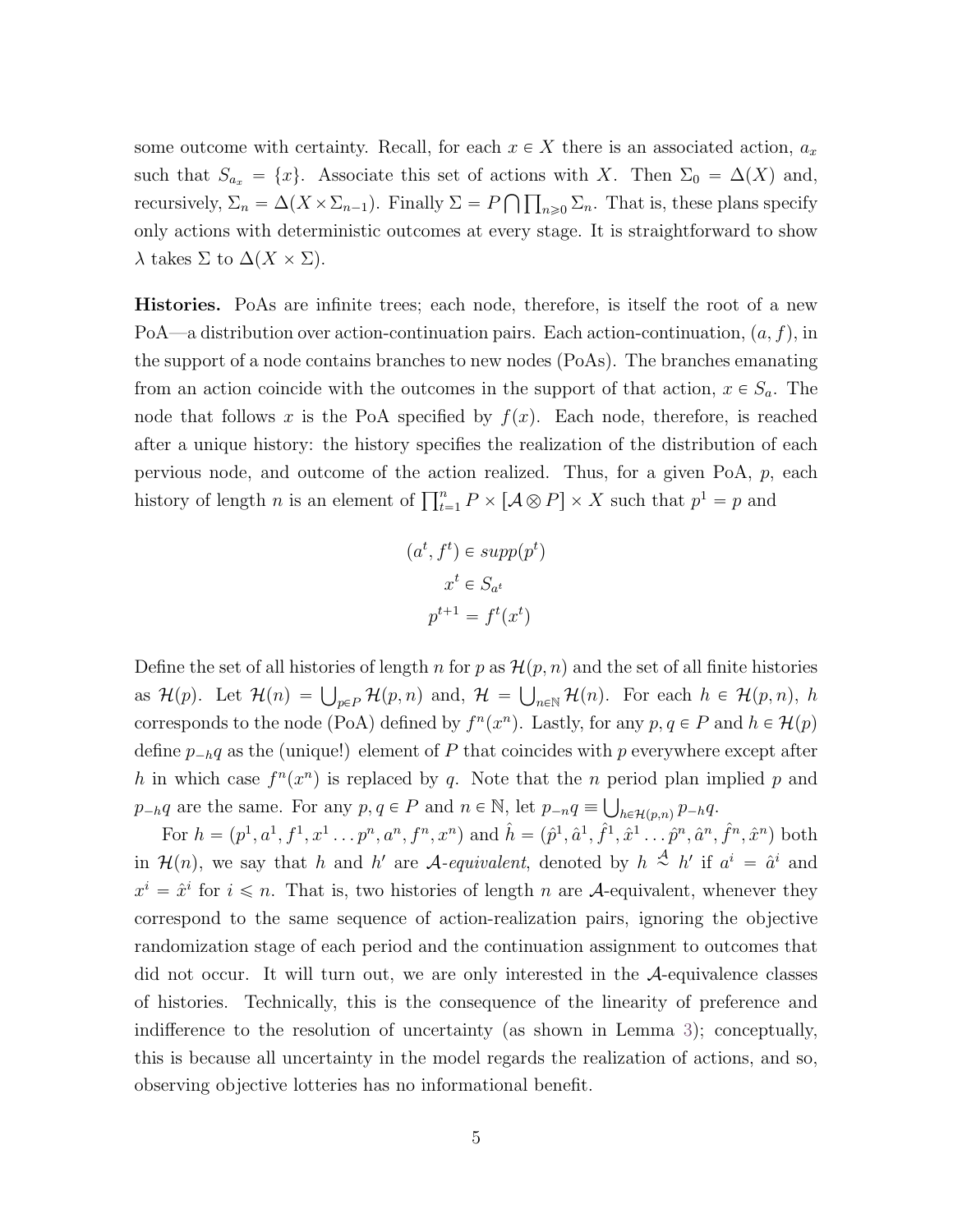## 1.2 The Axioms

The primitive in our model is a preference relation  $\geq \subseteq P \times P$  over all PoAs. When specific PoA and history are fixed, the preferences induce history dependent preferences as follows: for any  $p \in P$ , and  $h \in \mathcal{H}(p)$  define  $\geq_h \subseteq P \times P$  by

$$
q \geqslant_h r \iff p_{-h}q \geqslant p_{-h}r.
$$

The following axioms will be employed over all history induced preferences.<sup>[3](#page-5-0)</sup> A history is *null* if  $\geq_h$  is a trivial relation. This first four axioms are variants on the standard fare for discounted expected utility. They guarantee the expected utility structure, nontriviality, stationarity and separability (regarding objects over which learning cannot take place), respectively.

<span id="page-5-1"></span>**A1.** (VNM). The binary relation,  $\geq_h$  satisfies the expected utility axioms. That is: weak order, continuity, and independence.

We require a stronger non-triviality condition that is standard, because of the subjective nature of the dynamic problem. We need to ensure the DM believes *some* outcome will obtain. Therefore, not all histories following a given action can be null.

<span id="page-5-2"></span>**A2.** (NT). For any non-null h, and any  $(a, f)$ , not all  $h' \in h \times H((a, f), n)$  are null.

Of course, the nature of the problem at hand precludes stationarity and separability in full generality. Since the objective is to let the DM's beliefs depend on prior outcomes explicitly, her preferences will as well. However, the DM's beliefs do not influence her assessment of objective plans (i.e., elements of  $\Sigma$ ), and so it is over this domain that stationarity and separability are retained. This means, the DM's preferences in utility terms are stationary and separable, but we still allow the conversion between actions and utils to depend on her beliefs which change responsively.

<span id="page-5-3"></span>**A3.** (SST). For all non-null  $h \in \mathcal{H}$ , and  $\sigma, \sigma' \in \Sigma$ ,

$$
\sigma \geqslant \sigma' \iff \sigma \geqslant_h \sigma'.
$$

<span id="page-5-0"></span><sup>&</sup>lt;sup>3</sup>It is via the use of this construction that our appeal to denumerably supported lotteries provides tractability. If we were to employ lotteries with uncountable support, then histories would, in general, be zero probability events; under the expected utility hypothesis,  $\geq_h$  would be null for all  $h \in \mathcal{H}$ . This could be remedied by appealing to histories as *events* in  $H$ , measurable with respect to the filtration induced by previous resolutions of lottery-action-outcome tuples. We believe that this imposes a unnecessary notational burden.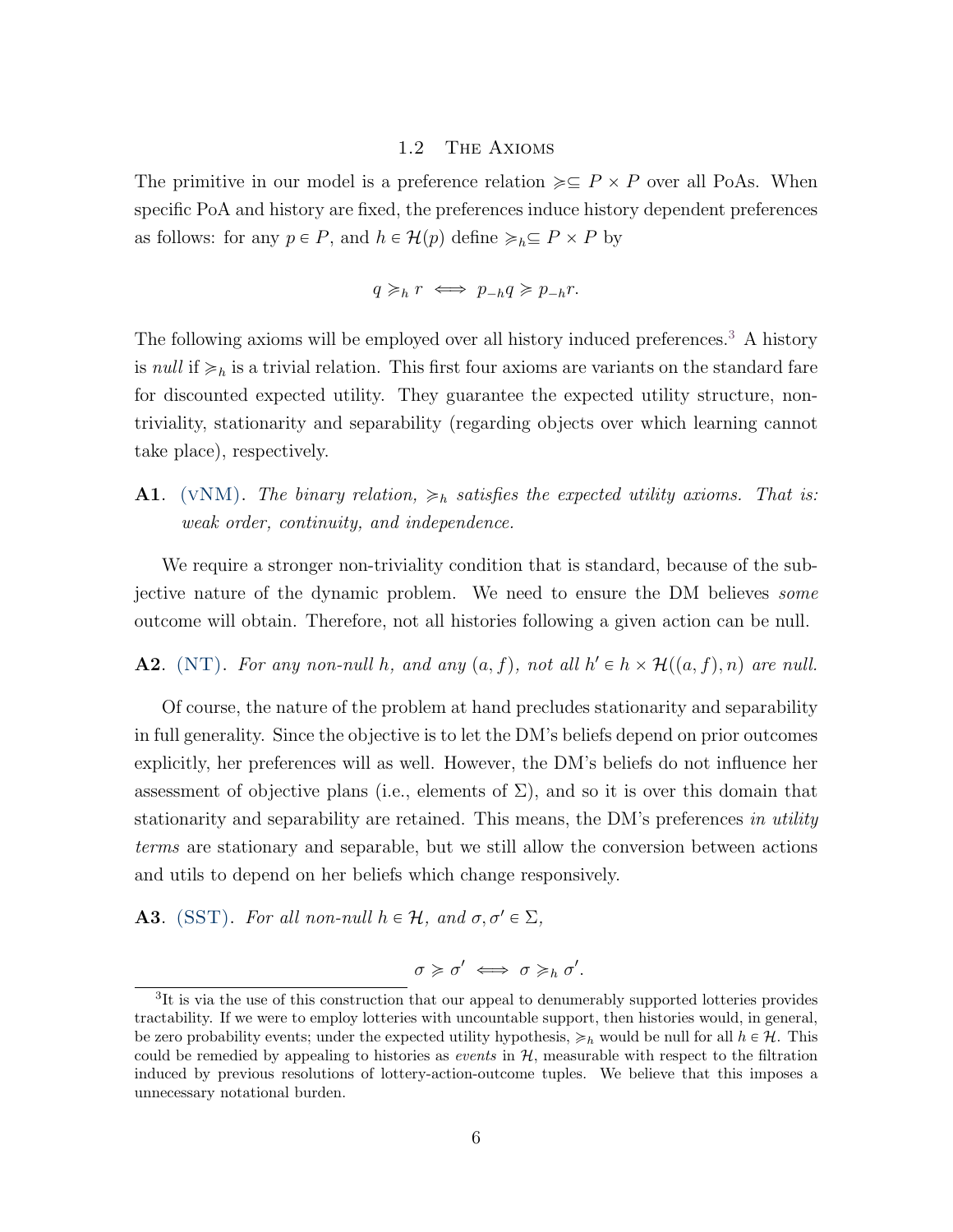<span id="page-6-0"></span>**A4.** (SEP). For all  $x, x' \in X$ ,  $\rho, \rho' \in \Sigma$  and  $h \in \mathcal{H}$ ,

$$
\big(\frac{1}{2}(x,\rho)+\frac{1}{2}(x',\rho')\big)\sim_h \big(\frac{1}{2}(x,\rho')+\frac{1}{2}(x',\rho)\big).
$$

Because of the two-stage nature of the resolution of uncertainty each period (first, the resolution of lottery over  $A \otimes P$ , and then the resolution of the action over X), we need an additional separability constraint. From the point of view of period  $n$ , and when considering the continuation problem beginning in period  $n + 1$ , the DM should not care if uncertainty is resolved in period  $n$  (when the action-continuation pair is realized), or in period  $n + 1$ . That is, we also assume the DM is indifferent to the timing of objective lotteries given a fixed action.

<span id="page-6-1"></span>**A5.** (IT). For all  $a \in \mathcal{A}$ ,  $h \in \mathcal{H}$ ,  $\alpha \in (0, 1)$ , and  $(a, f), (a, g) \in \hat{P}$ ,

$$
\alpha(a,f) + (1-\alpha)(a,g) \sim_h (a,\alpha f + (1-\alpha)g),
$$

where mixtures of f and g are taken point-wise.

Thus far the axioms introduced are somewhat standard. However, in our particular framework these assumptions do not guarantee that the value of the action is in any way related with its realization of consumption alternatives. This is because, unlike other environments, the set of outcomes,  $X$ , plays a dual role in exploration models: representing both the space of outcomes and the state space regarding future actions.

The realization of an outcome x delivers utility according to both of these roles, and, to ensure consistency between them requires two steps. First, construct a subjective distribution over each action by treating  $X$  as a state space. This will be done by looking at the ranking of continuation mappings for each action (i.e.,  $(a, f)$  compared to  $(a, g)$ . Interpreting X as the periodic state space, these continuation mappings are analogous to "acts" in the standard subjective expected utility paradigm–and so, standard techniques allow for the identification of such a subjective belief. Second, we need to ensure that the value assigned to arbitrary PoAs is the expectation according to these beliefs. Towards this, the following notation is introduced.

**Definition.** For any function  $f : X \to \mathcal{P}$ , define  $p.f \in P$  as  $p.f[(a, g)] = p[{(b, h)|b =$ a} if  $g = f$ , and  $p.f[(a, g)] = 0$  if  $g \neq f$ .

Take note, because we are dealing with distributions of denumerable support, we have no measurability concerns. The plan of action p.f has the same distribution over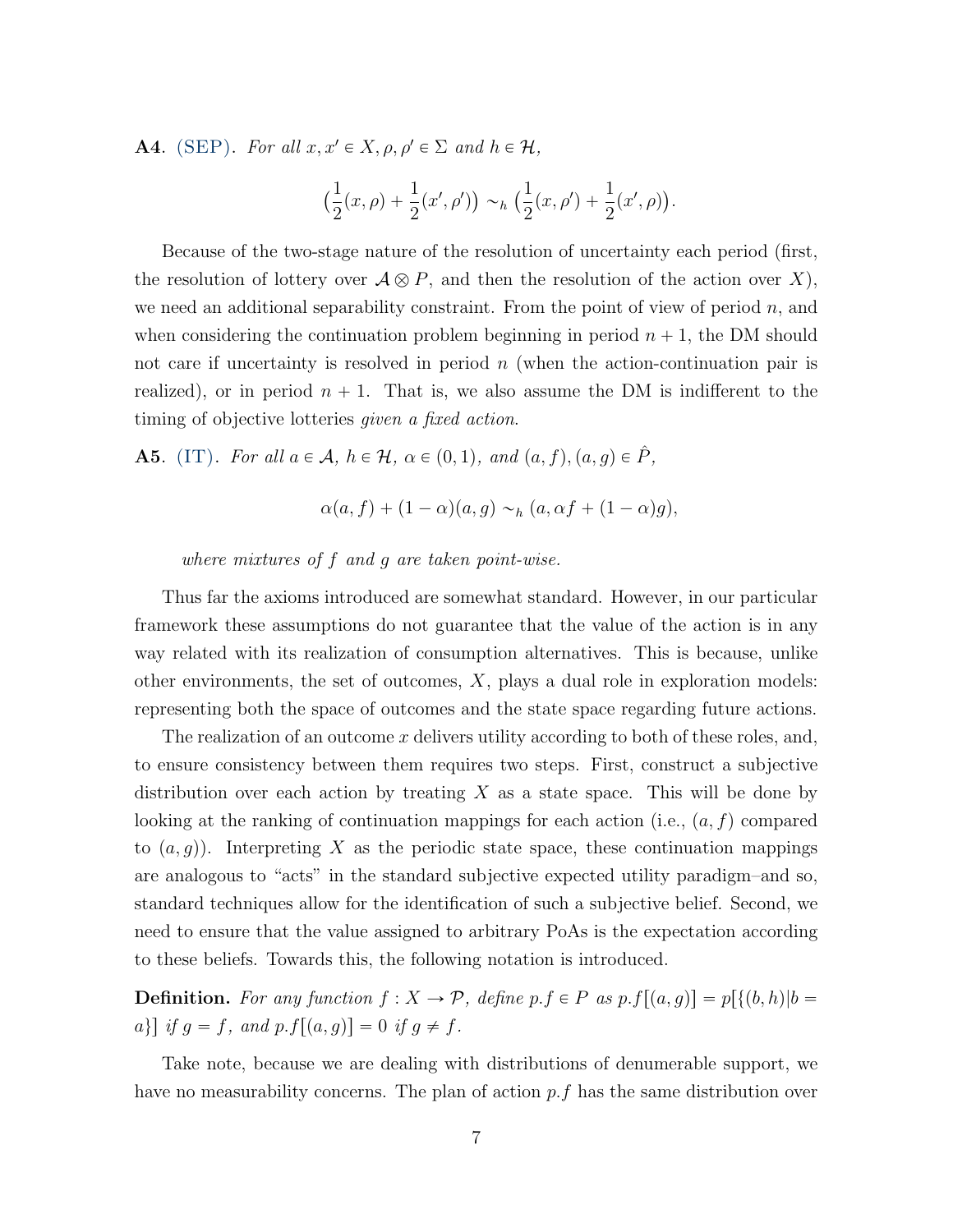<span id="page-7-0"></span>p pa, gq pa, g<sup>1</sup> q pb, g<sup>2</sup> q α β γ x y gpxq gpyq x y g 1 pxq g 1 pyq z g 2 pzq p pa, fq pb, fq α ` β γ x y fpxq fpyq z fpzq

 $\alpha$ ,  $p(a, g') = \beta$  and  $p(b, g'') = \gamma = 1 - \alpha - \beta$  $\beta$ .

Figure 3: A PoA, p, defined by  $p(a, g) =$  Figure 4: The PoA, p.f where  $f : X \to$  $\widetilde{P}$ , and  $p$  is defined in figure [3.](#page-7-0) Notice,  $p.f(a, f) = p(a, g) + p(a, g') = \alpha + \beta.$ 

actions in the first period, but the continuation plan is unambiguously assigned by  $f$ , as shown in Figures [3](#page-7-0) and [4.](#page-7-0) If the original plan is in  $A \otimes P$ , then the dot operation is simply a switch of the continuation mapping:  $(a, g) \cdot f = (a, f)$ . This operation is introduced because it allows us to isolate the subjective distribution of the first period's action.

**Definition.**  $p, q \in P$  are **h**-proportional if for all  $f, g: X \to \Sigma$ .

$$
p.f \geq_h p.g \iff q.f \geq_h q.g
$$

Since the images of f and g are in  $\Sigma$ , there is no informational effect from observing the outcome of p. Hence, f and g can be thought of as objective assignments into continuation utilities. The ranking ' $p.f \geqslant p.g$ ' is really a ranking over f and g as functions from  $X \to \mathbb{R}$ . Thus, h-proportionality states that the DM's subjective uncertainty regarding X is the same when faced with p or with  $q^{4}$  $q^{4}$  $q^{4}$ .

<span id="page-7-2"></span>**A6.** (PRP). For all  $p, q \in P$ , and  $f : X \to \Sigma$  if p and q are h-proportional then  $p.f \sim_h q.f.$ 

The outcomes of an action represent not only the uncertainty regarding continuation, but also the utility outcome for the current period. So, when  $p$  and  $q$  are h-proportional, and thus induce the same uncertainty regarding  $X$ , the DM's uncertainty about her current period utility is the same across the plans. Therefore, if we

<span id="page-7-1"></span><sup>&</sup>lt;sup>4</sup>To see this, note that the relation R on  $\mathbb{R}^X \times \mathbb{R}^X$  defined by  $fRg$  if and only if  $p.f \geqslant p.g$  is a preference relation over acts that satisfies the [Anscombe and Aumann](#page-21-0) [\(1963\)](#page-21-0) axioms, and therefore encodes the DM's subjective likelihood of each  $E \subset X$ . From a functional standpoint, h-proportionality states the subjective distribution over X induced by  $p$  is the same as that induced by  $q$ .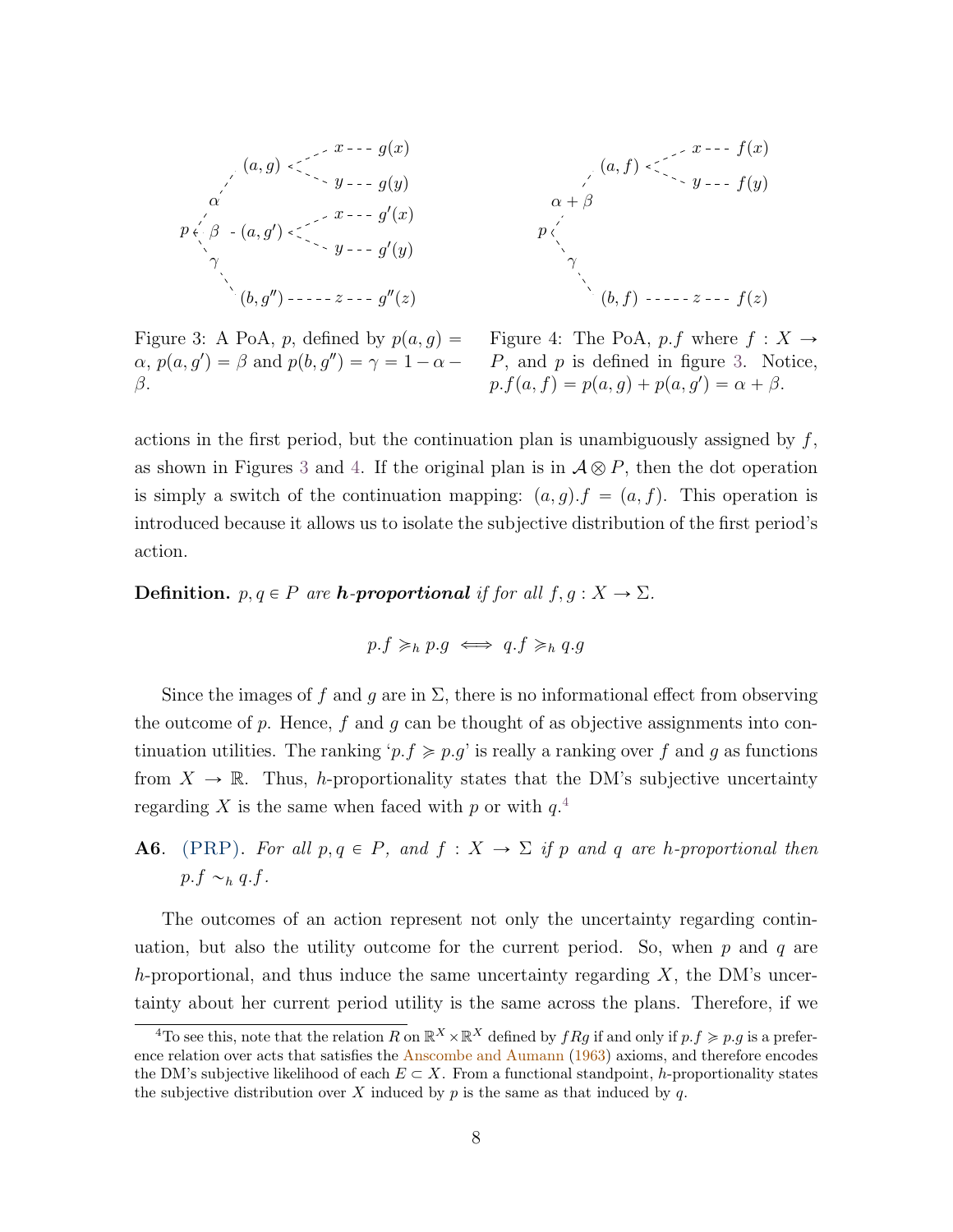replace the continuation problems with objectively equivalent plans, the DM should be indifferent between  $p$  and  $q$ .

[PRP](#page-7-2) states that, when future discounted expected utilities have been identified, the entire exploration/exploitation tradeoff collapses to a simple 2-stage intertemporal tradeoff. Of course, this requires the identification of continuation values, and therefore a full understanding of future utilities via the beliefs. In the most general model, there need not be any connection between today's beliefs and tomorrow's, hence the only behavior associated with exploration models is that which can be derived from the recursive structure. This need not be viewed as a negative result. Instead, we have shown that sharp behavioral markers of exploration behavior must arise from conditions on the evolution of beliefs. An example for that is provided in Section [1.4](#page-8-1) when we discuss the behavioral restrictions of exchangeability in the current setup.

#### 1.3 A Representation Result and Belief Elicitation

The following is our general axiomatization result. It states that the properties above characterize a DM who, when facing a PoA, calculates the subjective expected utility according to a collection of history dependent beliefs over action-outcome pairs, and among different PoAs contemplates the benefits of consumption versus learning.

<span id="page-8-0"></span>**Theorem 3** (Subjective Expected Experimentation Representation).  $\geq_h satisfies \text{vNM}$  $\geq_h satisfies \text{vNM}$  $\geq_h satisfies \text{vNM}$ , [NT](#page-5-2), [SST](#page-5-3), [SEP](#page-6-0), [IT](#page-6-1) and [PRP](#page-7-2) if and only if there exists a utility index  $u : X \to \mathbb{R}$ , a discount factor  $\delta \in (0, 1)$ , and a family of beliefs  $\{\mu_{h,a} \in \Delta(S_A)\}_{h \in \mathcal{H},a \in \mathcal{A}}$  such that

<span id="page-8-2"></span>
$$
U_h(p) = \mathbb{E}_p \left[ \mathbb{E}_{\mu_{h,a}} \left[ u(x) + \delta U_{h'(a,x)}(f(x)) \right] \right],
$$
 (SEE)

jointly represents  $\{\geqslant_h\}_{h\in\mathcal{H}}$ , where  $h'(a, x) = (h, p, (a, f), x)$ . Moreover, u is cardinally unique,  $\delta$  is unique, the family of beliefs is unique, and  $\mu_{h,a} = \mu_{h',a}$  whenever  $h \stackrel{\mathcal{A}}{\sim} h'$ .

Proof. In [Section](#page-16-0) [1.7.](#page-14-2)

<span id="page-8-1"></span>The theorem states that we can (uniquely) elicit the beliefs, following every history, over the outcomes of each action separately. We will henceforth refer to such beliefs as an SEE belief structure. The axioms do not impose any restrictions on the dynamics of such beliefs. More importantly, the theorem shows that, when ranking the different strategies in a bandit problem, the decision maker does not reveal her beliefs over the joint realizations of the different actions.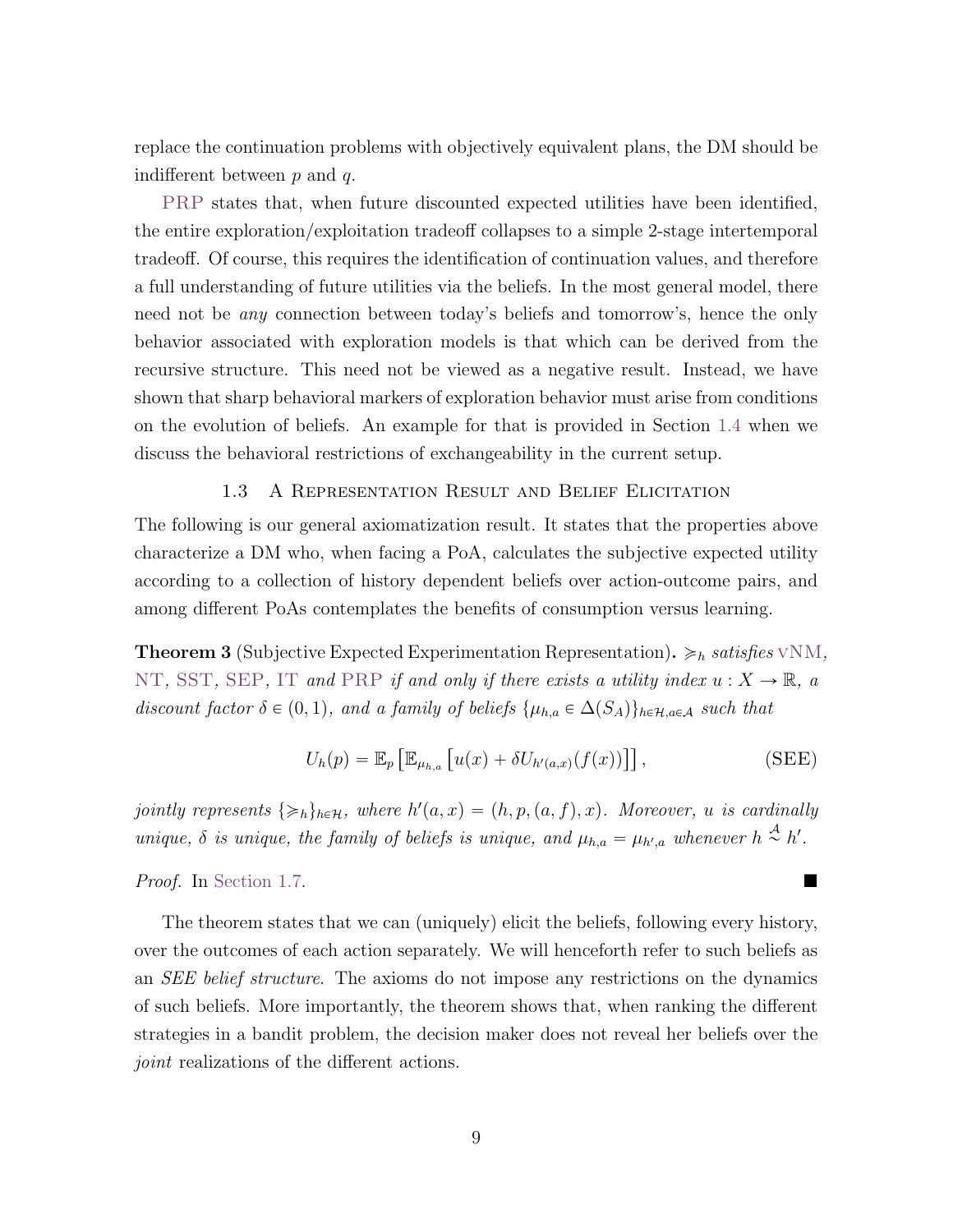#### 1.4 AA-SYM as a Behavioral Restriction

In the main text we introduced the notion of *across-arm symmetry* or AA-SYM, which stated that the DM's beliefs were invariant under joint permutations of the order of actions and observations. AA-SYM is a necessary and sufficient condition for consistency with an exchangeable process. In this section we introduce the axiomatic counterpart of AA-SYM, and so we can identify Bayesianism in exploration environments directly from preferences over the strategies.

**Definition.** Let  $\pi$  be an *n*-permutation and  $p, q \in P$ . We say that q is  $\pi$ -permutation of p if for all  $h \in \mathcal{H}(p,n)$ ,  $h' \in \mathcal{H}(q,n)$ ,  $\text{proj}_{\mathcal{A}^n} h = \pi(\text{proj}_{\mathcal{A}^n} h')$ .

If p admits any  $\pi$ -permutations it must be that the first n actions are assigned unambiguously (i.e., it does not depend on the realization of prior actions nor the objective randomization).

<span id="page-9-0"></span>**A7.** (AA-SYM). Let  $\pi$  be an n-permutation and  $p, p' \in P$  with  $p'$  a  $\pi$ -permutation of p. Then, for all  $a \in \mathcal{A}$ ,  $\tau, \sigma, \sigma' \in \Sigma$ , and  $h \in \mathcal{H}(p,n)$ ,  $h' \in \mathcal{H}(p',n)$ , if h is a permutation of h' then

$$
p_{-n}\tau \geqslant (p_{-n}\sigma)_{-h}\sigma' \iff p_{-n}\tau \geqslant (p_{-n}\sigma)_{-h'}\sigma'.
$$

After *n* periods the plan  $p_{-n} \tau$  provides  $\tau$  with certainty, while the plan  $(p_{-n} \sigma)_{-h} \sigma'$ provides  $\sigma$  unless the history h occurs. Hence, the DM's preference between the plans depends on their ex-ante subjective assessment of how likely  $h$  is to occur. Similarly to the logic behind h-proportionality,  $AA-SYM$  states that the DM's assesses h to be exactly as probable as  $h'$ . In other words, the DM's likelihood of outcome realizations is invariant to the order in which the actions are taken. The intuition behind the next result is correspondingly straightforward.

<span id="page-9-1"></span>**Proposition 4** (Correlated Arms, Exchangeable Process). Let  $\geq admit$  an [SEE](#page-8-2) representation with the associated observable processes  $\{\zeta_T\}_{T \in \mathcal{T}}$ . Then, the following are equivalent:

- 1.  $\geq_h$  satisfies [AA-SYM](#page-9-0);
- 2.  $\{\zeta_T\}_{T \in \mathcal{T}}$  satisfies AA-SYM;
- 3.  $\{\zeta_T\}_{T \in \mathcal{T}}$  is consistent with an exchangeable process; and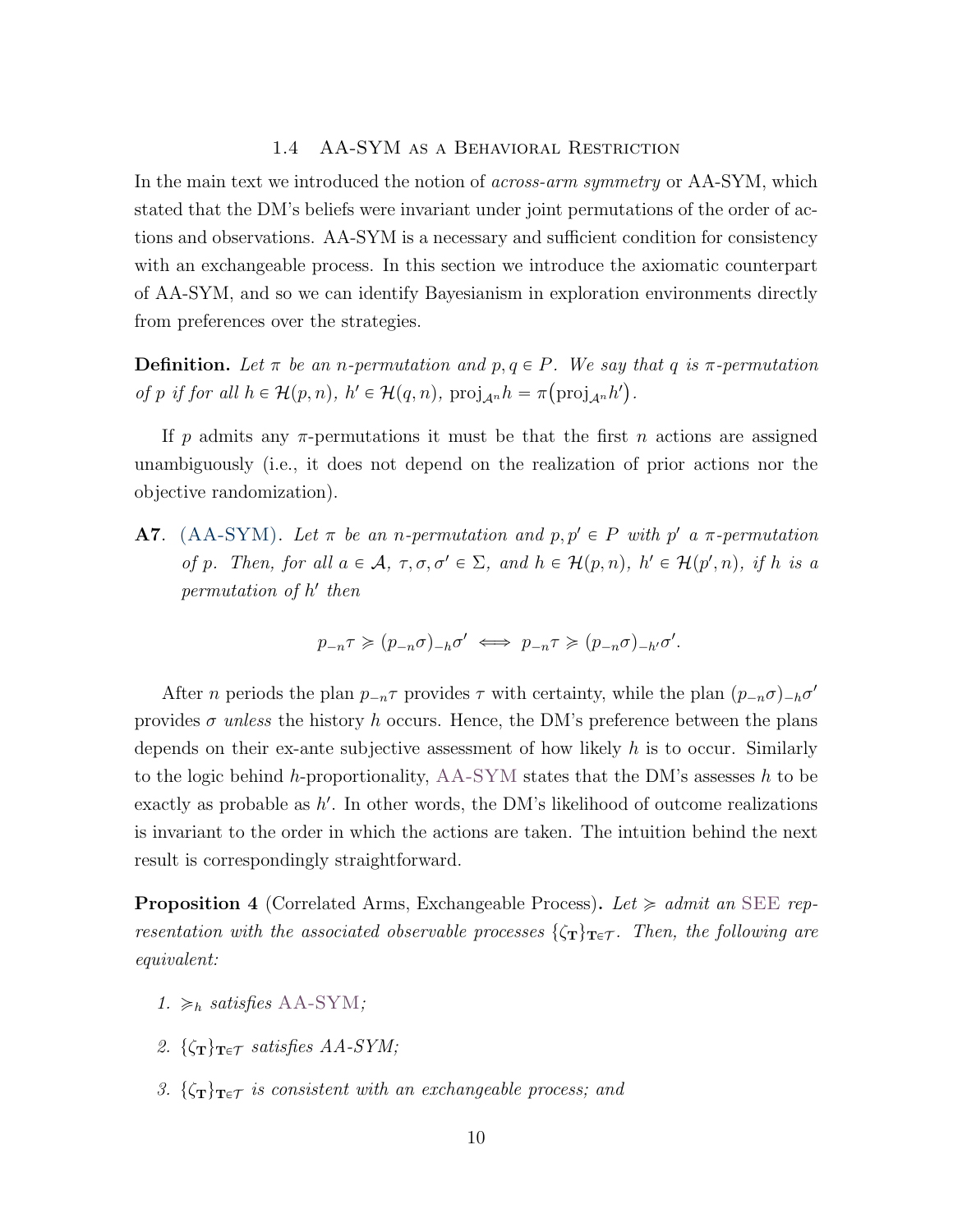# 4.  $\{\zeta_T\}_{T \in \mathcal{T}}$  is consistent with a (unique) strongly exchangeable process.

Proof. The proof that condition 1 is equivalent to condition 2 is provided [Section](#page-20-0) [1.7.](#page-20-0) Conditions 2, 3, and 4 are equivalent due to Theorem [2](#page-3-0) in [Piermont and Teper](#page-22-0) [\(2019\)](#page-22-0).

The proposition implies that strong-exchangeability carries no additional restrictions, beyond those of exchangeability, on agents' preferences over the different strategies in bandit problems, and in particular on their optimal strategies.

#### 1.5 Further Discussion

Related Literature. Within decision theory, the literature on learning broadly considers how a DM incorporates new information, generally via notions of Bayesianism and Exchangeability, and often in the domain of uncertainty: see [Epstein and Le Bre](#page-21-1)[ton](#page-21-1) [\(1993\)](#page-21-1); [Epstein and Seo](#page-21-2) [\(2010\)](#page-21-2); [Klibanoff et al.](#page-21-3) [\(2013\)](#page-21-3); [Lehrer and Teper](#page-22-1) [\(2019\)](#page-22-1). Recently, there has been an interest in subjective learning, or, the identification of the set of possible "signals" that the DM believes she might observe. At it's most simple, this is the elicitation of the set of potential tastes (often referred to as subjective states) the decision maker anticipates, accomplished by examining the DM's preference over menus of choice objects: see [Kreps](#page-21-4) [\(1979\)](#page-21-4); [Dekel et al.](#page-21-5) [\(2001\)](#page-21-5). By also incorporating consumption goods that contract on an objective state space, the modeler can interpret the DM's preference for flexibility as directly stemming from her anticipation of acquiring information regarding the likelihood of states, as in [Dillenberger et al.](#page-21-6) [\(2014\)](#page-21-6); [Krishna and Sadowski](#page-21-7) [\(2014\)](#page-21-7).

There is also a small but highly relevant literature working on the identification of responsive learning. [Hyogo](#page-21-8) [\(2007\)](#page-21-8) considers a two-period model, with an objective state space, in which the DM ranks action-menu pairs. The action is taken in the first period and provides information regarding the likelihood of states, after the revelation of which, the DM choose a state-contingent act from the menu. The identification of interest is the DM's subjective interpretation of actions as signals. Similarly, ? entertains a similar model without the need for an objective state-space, and in which the consumption of a single object in the first period plays the role of a fully informative action. Cooke, therefore, identifies both the state-space and the corresponding signal structure. [Piermont et al.](#page-22-2) [\(2016\)](#page-22-2) consider a recursive and infinite horizon version of Kreps' model, where the DM deterministically learns about her preference regarding objects she has previously consumed. [Dillenberger et al.](#page-21-9) [\(2017\)](#page-21-9) consider a different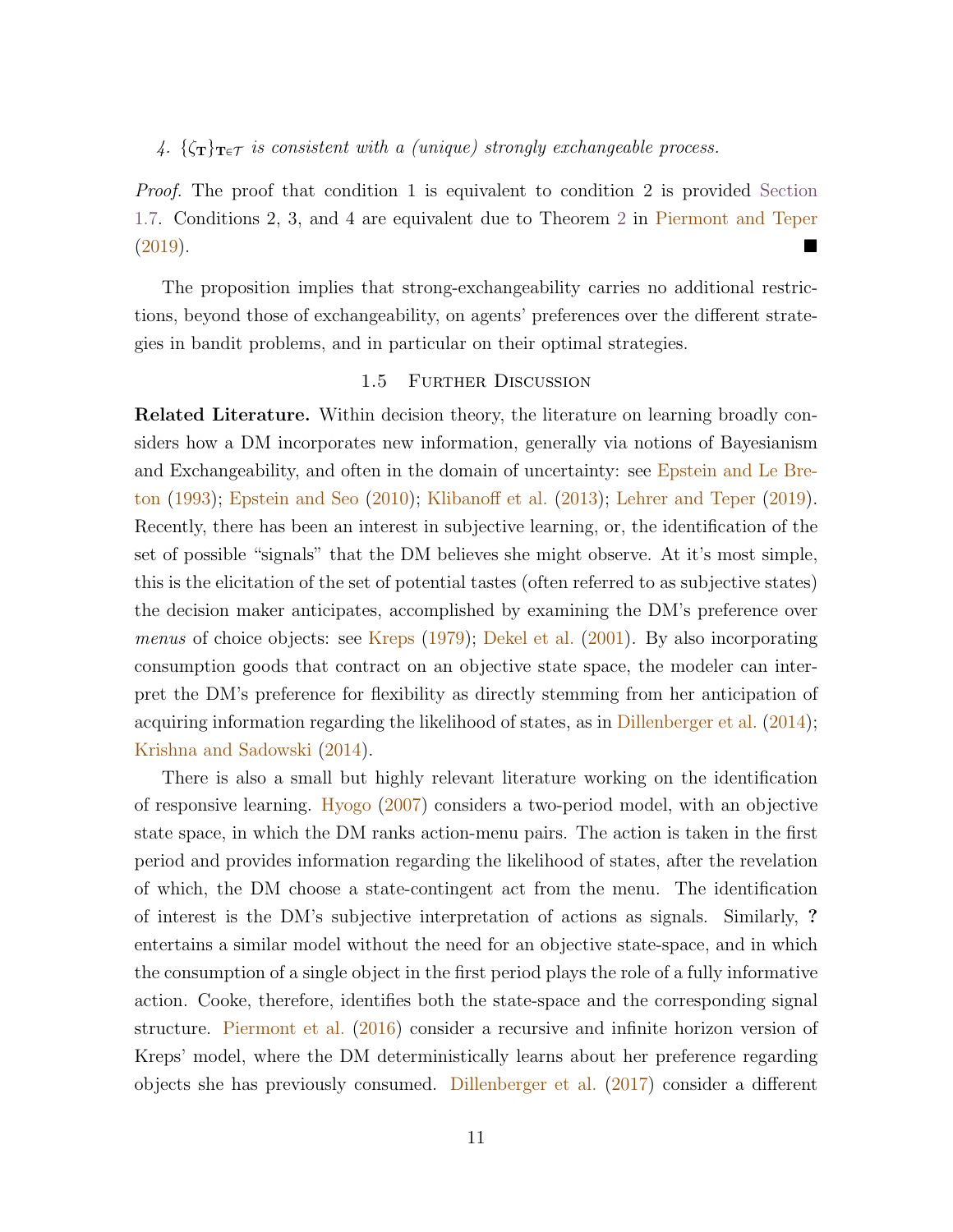infinite horizon model where the DM makes separate choices in each period regarding her information structure and current period consumption. It is worth pointing out, all of these models, unlike the this paper, capitalize on the "preference for flexibility" paradigm to characterize learning. We are able to identify subjective learning without appealing to the menu structure because of the purely responsive aspect of our model. In other words, flexibility is "built in" to our setup, as a different action can be taken after every possible realization of the signal (action).

Subjective Learning with Endogenous and Exogenous Information. As witnessed the literature covered above, there seems to be a divide in the literature regarding subjective learning. In one camp, are models that elicit the DM's perception of exogenous flows of information (as a canonical example, take [Dillenberger et al.](#page-21-6) [\(2014\)](#page-21-6)), and in the other are models that assume information is acquired only via actions taken by the DM (where this paper lies). Realistically, neither of these information structures capture the full gamut of information transmission in economic environments.

Consider the following example within the setup of the current paper. A firm is choosing between two projects (actions), a and b. Assume that each project has a high-type and a low type. The firm believes (after observing  $h$ ) the probability that each project is the high-type is  $\mu_{h,a}$  and  $\mu_{h,b}$ , respectively. By experimenting between a and b the firm's beliefs and preferences will evolve.

But, what happens if the firm anticipates the release of a comprehensive report regarding project a just before period 1? This report will declare project a high quality with probability  $\alpha^h > \frac{1}{2}$  $\frac{1}{2}$  if the projects true type is high and with probability  $\alpha^l < \frac{1}{2}$ 2 if it is low. Hence, the report is an informative signal. Now, if the firms belief after observing h in period 0 is given by  $[\mu_{h,a}, \mu_{h,b}]$  then, according to Bayes rule, the firms belief regarding project a being the high-type, at the beginning of period 1 will be  $\mu_{h,a}^+ = \frac{\alpha^h\cdot\mu_{h,a}}{\alpha^h\cdot\mu_{h,a}+\alpha^l(1)}$  $\frac{\alpha^h \cdot \mu_{h,a}}{\alpha^h \cdot \mu_{h,a} + \alpha^l (1-\mu_{h,a})}$ , if the report is positive, and  $\mu_{h,a}^- = \frac{(1-\alpha^h) \cdot \mu_{h,a}}{(1-\alpha^h) \cdot \mu_{h,a} + (1-\alpha^l)}$  $\frac{(1-\alpha^{\cdots})\cdot\mu_{h,a}}{(1-\alpha^h)\cdot\mu_{h,a}+(1-\alpha^l)\cdot(1-\mu_{h,a})}$  if the report is negative.

Unfortunately, however, the ex-ante elicitation of preferences in our domain cannot capture the anticipation of information. The firm is ranking PoAs according to its aggregated belief from the ex-ante perspective, and thus, so as to maximize its expected belief:

$$
(\alpha^h \mu_{h,a} + \alpha^l (1 - \mu_{h,a})) \mu_{h,a}^+ + ((1 - \alpha^h) \mu_{h,a} + (1 - \alpha^l)(1 - \mu_{h,a})) \mu_{h,a}^- = \mu_{h,a}.
$$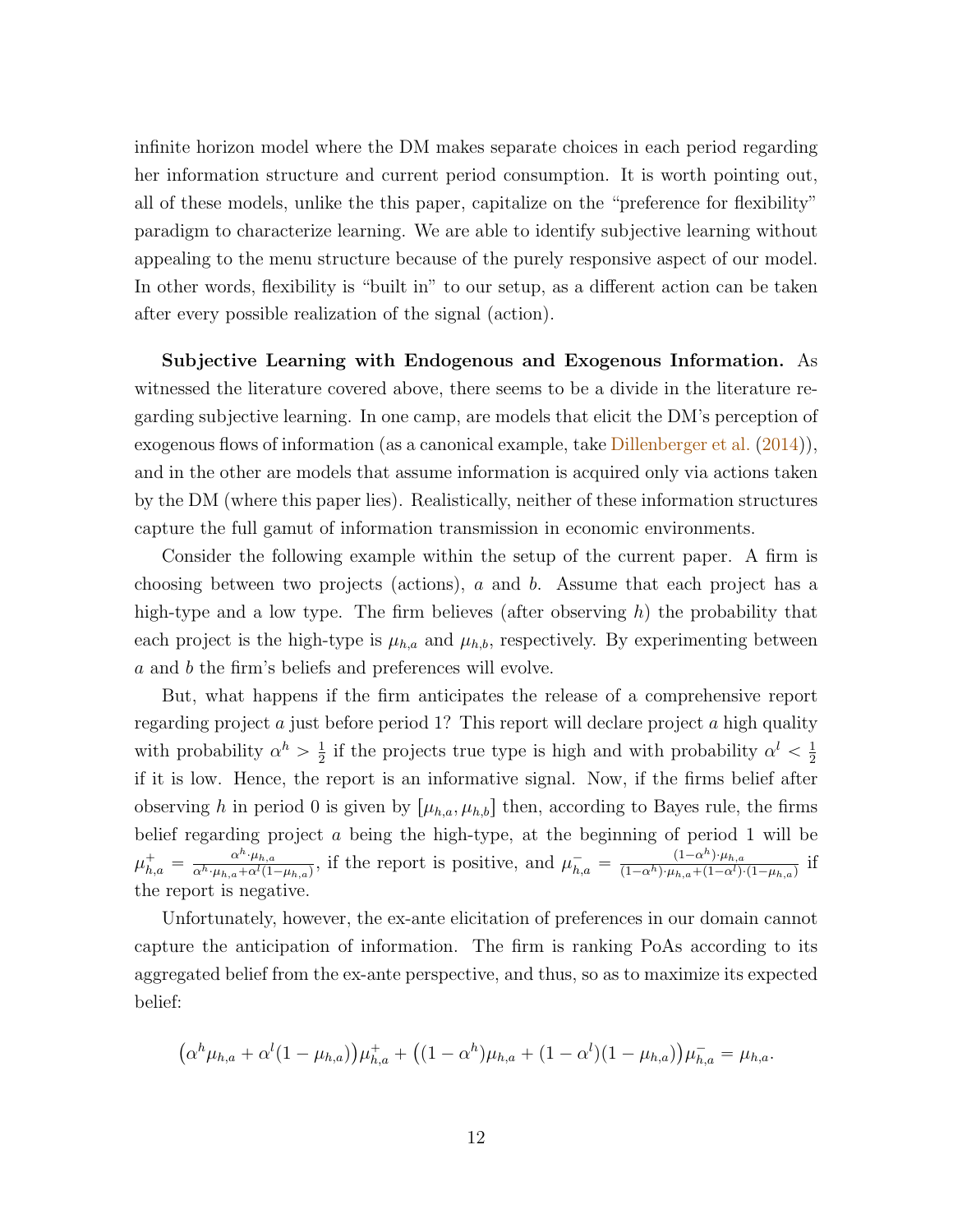Because of the Bayesian structure, the DM's beliefs must form a martingale, so her expectation of her anticipated beliefs are exactly her ex-ante beliefs. This fact, coupled with the linearity of expected utility, imply that the DM's ex-ante preference over PoAs is unaffected by her anticipation of exogenous information arrival.

All hope is not lost, however, of fully characterizing the DM's subjective information structure. The approach of [Dillenberger et al.](#page-21-6) is orthogonal to our's, leading us to conjecture that the two models can co-exist and impart a clean separation between exogenous and endogenous information flows. Going back to the example, imagine there are two PoAs, p and q such that p is preferred to q under beliefs  $\mu_h^+$ , and q to p under  $\mu_h^-$ . The DM would therefore strictly desire flexibility after period 0, even after she is able to condition her decision on  $h$ . Of course, because the report is released after period 0, irrespective of the action taken by the DM, for any 0-period history  $h'$ , there must exist some other PoAs,  $p'$  and  $q'$ , for which flexibility is strictly beneficial  $(\text{after } h').$ 

<span id="page-12-0"></span>1.6 Proofs Regarding the Construction of Plans of Action.

**Lemma 1.** There exists a homeomorphism,  $\lambda: Q \to \Delta^{\mathcal{B}}(\mathcal{A} \times \mathcal{K}(X \times Q))$  such that

$$
\text{marg}_{\mathcal{A}\times\mathcal{K}(X\times Q_{n-1})}(\lambda(q)) = q_n. \tag{3}
$$

Proof. [STEP 1: EXTENSION THEOREM.]

Let  $C_n = \{(q_0, \ldots q_n) \in \prod_{k=0}^n Q_k | q_k = F_{k+1}(q_{k+1}), \forall k = 1 \ldots n-1 \}$ (  $), \forall k = 1 \ldots n-1$ , and  $T_n =$ Let  $C_n = \{(q_0, \ldots q_n) \in \prod_{k=0}^{\infty} \mathbb{V}_k\}$ <br> $\mathcal{K}(X \times C_n)$  for  $n \geq 0$ . Let  $T^* = \prod_{n=1}^{\infty}$  $\sum_{n=0}^{\infty} T_n$  and  $T = \{ t \in T^* | (\text{proj}_{T_n} t_{n+1} = t_n \}$ . Let  $Y_0 = \Delta^{\mathcal{B}}(\mathcal{A})$  and for  $n \geq 1$  let  $Y_n = \Delta^{\mathcal{B}}(\mathcal{A} \times T_0 \times \ldots \times T_n)$ ). We say the the sequence of probability measures  $\{\nu_n \in Y_n\}_{n\geq 0}$  is consistent if  $\max_{A...T_{n-1}} \nu_{n+1} = \nu_n$  for all  $n \geq 0$ . Let  $Y<sup>c</sup>$  denote the set of all consistent sequences. Then we know by [Brandenburger](#page-21-10) [and Dekel](#page-21-10) [\(1993\)](#page-21-10), for every  $\{\nu_n\} \in Y^c$  there exists a unique  $\nu \in \Delta^{\mathcal{B}}(\mathcal{A} \times T^*)$  such that  $\text{marg}_{\mathcal{A}}\nu = \nu_0 \text{ and } \text{marg}_{A\ldots T_n}\nu = \nu_n.$  Moreover, the map  $\psi: Y^c \to \Delta^{\mathcal{B}}(\mathcal{A} \times T^*)$ :

$$
\psi: \{\nu_n\} \mapsto \nu
$$

<span id="page-12-1"></span> $\Box$  is a homeomorphism.  $\Box$ 

[STEP 2: EXTENDING BACKWARDS.] E.

Let  $D_n = \{(t_0, \ldots t_n) \in \times_{n=0}^n T_n | t_k = \text{proj}_{T_n}(t_{k+1}), \forall k = 1 \ldots n-1\}.$  Let  $Y^d =$ (  $\{\nu_n\} \in Y^c | \nu_n(\mathcal{A} \times D_n) = 1, \forall n \geq 0\}.$  We will now show, for each  $q \in Q$ , there exists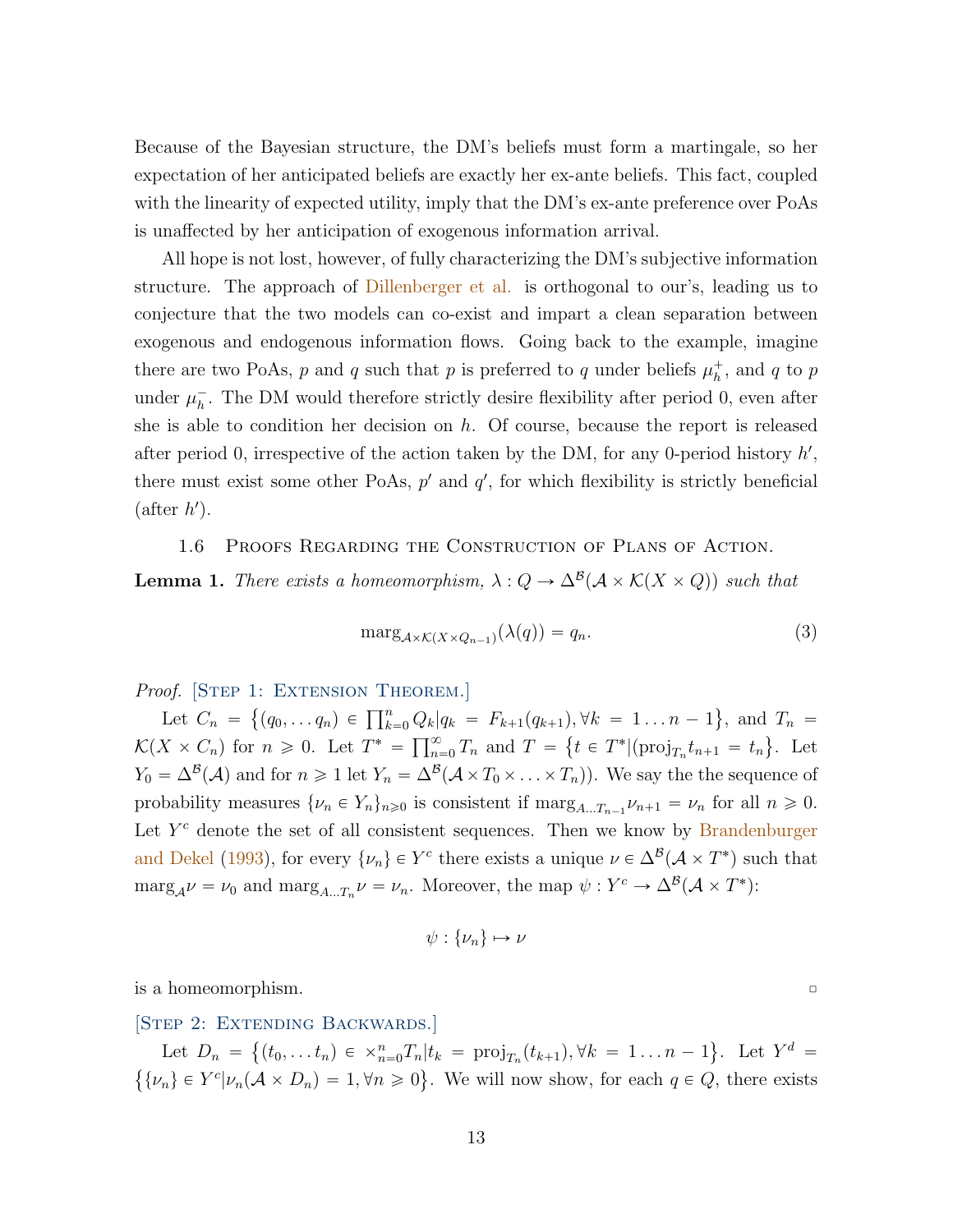a unique  $\{\nu_n\} \in Y^d$ , such that  $\nu_0 = q_0$  and  $\max_{\mathcal{A} \times \mathcal{K}(X \times Q_{n-1})}(\max_{\mathcal{A} \times T_{n-1}}(\nu_n)) = q_n$ for all  $n \geq 1$ . Indeed, let  $m_0$ ,  $m_1$  be the identify function on A and  $A \times K(X \times Q_0)$ , respectively. Then for each  $n \geq 2$  let  $m_n : A \times D_{n-1} \to A \times \mathcal{K}(X \times Q_{n-1})$  as follows:

$$
m_{n+1}:(a,\{x^0,q_0^0\},\{x^1,q_0^1,q_1^1\}\ldots\{x^n,q_0^n\ldots q_n^n\}^n)\mapsto (a,\{x^n,q_n^n\}).
$$

Note: for  $n \geq 0$ , each  $m_n$  is a Borel isomorphism. Indeed, continuity of  $m_n$  is obvious, and measurability follows immediately from the fact that canonical projections are measurable in the product  $\sigma$ -algebra. It is clear that  $m_n$  is surjective, and —since (given  $F_k$  for  $k \in 1 ... n$ )  $q_n$  uniquely determines  $q_0 ... q_{n-1}$ , which, (given the projection mappings) uniquely determines  $T_0 \ldots T_{n-1}$  m<sub>i</sub> is also injective. As for,  $m_n^{-1}$ , continuity follows from the continuity of  $F_k$  for  $k \in 1 \ldots n$  and the projection mappings. Lastly, measurability of  $m<sub>n</sub><sup>-1</sup>$  comes from the fact that a continuous injective Borel function is a Borel isomorphism (see [Kechris](#page-21-11) [\(2012\)](#page-21-11) corollary 15.2).

So, let  $\psi: Q \to Y^d$  as the map

$$
\phi: q \mapsto \{E_n \mapsto q_n(m_n(E_n))\}_{n \geq 0},
$$

for any  $E_n \in \mathcal{B}(A \times T_0 \times \ldots \times T_n)$ . The continuity of  $\phi$  and  $\phi^{-1}$  follow from the fact that they are constructed from the pushforward measures of  $m_n^{-1}$  and  $m_n$ , respectively, which are themselves continuous (or, explicitly, see GP lemma 4).

Finally, let  $\Gamma_n = \mathcal{A} \times D_n \times_{k=n+1}^{\infty} T_k$ . Let  $\nu = \psi(\{\nu_n\})$  for some  $\{\nu_n\}$  in  $Y^d$ . Then  $\nu(\Gamma_n) = \nu(\mathcal{A} \times D_n) = 1$ . So,  $\nu(\mathcal{A} \times T) = \nu(\cap_{n \geq 0} \Gamma_n) = \lim \nu(\Gamma_n) = 1$ . Also, note, if  $\nu(\mathcal{A} \times T) = 1$ , then  $\nu(\Gamma_n) = 1$  for all  $n \geq 0$ . So,  $\nu \in Y^d$  if and only if  $\nu(\mathcal{A} \times T) = 1$ ,  $\nu(\mathcal{A} \times I) = 1$ , then  $\nu(\Gamma_n) = 1$  for an  $n \ge 0$ . So<br>i.e., if,  $\psi(Y^d) = {\nu \in \Delta^{\mathcal{B}}(\mathcal{A} \times T^*) | \nu(\mathcal{A} \times T) = 1}$  $\Box$ 

<span id="page-13-0"></span>[STEP 3: EXTENDING FORWARDS.]

Let  $\tau$  denote the map from  $\mathcal{A} \times \mathcal{K}(X \times Q) \to \mathcal{A} \times T$  as

$$
\tau : (a, \{x, q\}) \mapsto (a, (\{x, q_0\}, \{x, q_0, q_1\}, \ldots))
$$

That  $\tau$  it is a bijection follows from the consistency conditions on  $Q, T$ , and  $C_n$  for  $n \geq$ 1. Now takes some measurable set  $E \subseteq T$ . Then  $\tau^{-1}(E) = \bigcap_{n \geq 0} \left\{ \{x, q_0, \ldots q_n \times_{k=n_1^{\infty}} \right\}$  $Q_k$   $\in K(X \times Q^*)$ , the countable intersection of measurable sets, and hence measurable. That  $\tau$  and  $\tau^{-1}$  are continuous is immediate. Therefore, by the same argument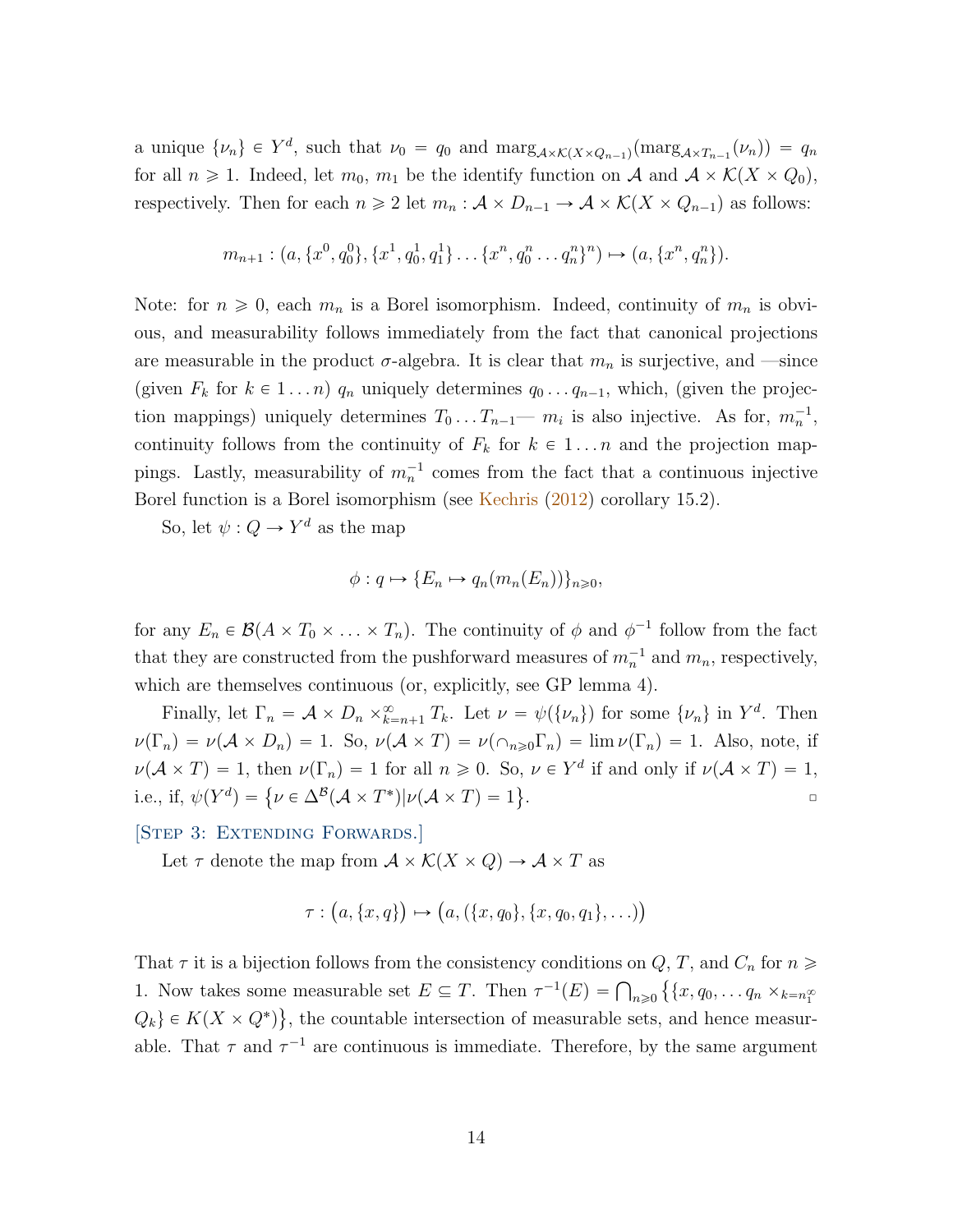as in [STEP [2\]](#page-12-1),  $\tau$  is a Borel isomorphism and  $\kappa : \Delta^{\mathcal{B}}$  $\mathcal{A} \times T$  $\rightarrow \Delta^B$  $\mathcal{A} \times \mathcal{K}(X \times Q)$ ,

$$
\kappa : \nu \mapsto (E \mapsto \nu(\tau(E)))
$$

for all E in  $\Delta^{\mathcal{B}}(\mathcal{A} \times \mathcal{K}(X \times Q))$ . Clearly,  $\text{marg}_{\mathcal{A}}(\kappa(\nu)) = \text{marg}_{\mathcal{A}}(\nu)$  and

<span id="page-14-0"></span>
$$
\mathrm{marg}_{\mathcal{A}\times\mathcal{K}(X\times Q_{n-1})}(\kappa(\nu)) = \mathrm{marg}_{\mathcal{A}\times\mathcal{K}(X\times Q_{n-1})}(\mathrm{marg}_{\mathcal{A}\times T_{n-1}}(\nu))
$$

for all  $n \geqslant 1$ .

Behold,  $\lambda = \kappa \circ \psi \circ \phi$  is the desired homeomorphism.

**Proof of Proposition [1.](#page-3-2)** We show that  $\lambda$  is a homeomorphism between R and **Proof of Proposition 1.** We show that  $\lambda$  is a nomeomorphism between R and  $\Delta^B(\mathcal{A}\otimes R)$ . Identify  $\Delta^B(\mathcal{A}\otimes R)$  with  $\{\nu \in \Delta^B(\mathcal{A} \times K(X \times Q)) | \nu(\mathcal{A}\otimes R) = 1 \}$ . Let  $r \in R$ . For each  $n \geq 0$  let  $\Gamma_n^r = \{(a, \{x, q\}) \in A \otimes Q | q_k \in R_k, k = 0 \dots n\}.$ Then  $\lambda(r)(\Gamma_n^r) = \max_{A \times K(X \times Q_n)} (\lambda(r)) (\mathcal{A} \otimes R_n) = r_{n+1}(\mathcal{A} \otimes R_n) = 1$  for all  $n \geq 1$ . So  $\lambda(r)(\mathcal{A}\otimes R) = \lambda(r)(\cap_{n\geq 0}\Gamma_n^r) = \lim_{n\to\infty}\lambda(r)(\Gamma_n^r) = 1.$  Now, fix  $q \in Q$  with  $\lambda(q)(\mathcal{A}\otimes R) = 1$ , then  $q_n(\mathcal{A}\otimes R_{n-1}) = \max_{A\times K(X\times Q_{n-1})} (\lambda(q))(\mathcal{A}\otimes R_{n-1}) = \lambda(r)(\Gamma_n^r) \geq \lambda(r)(\mathcal{A}\otimes R) = 1$ for all  $n \geqslant 0$  and so  $q \in R$ .

**Definition.** Set  $W, W^{\star} : \mathcal{P}(R) \to \mathcal{P}(R)$  as the functions:

$$
W: E \mapsto \{r' \in R | r' \in Im(f) \text{ for some } (a, f) \in \text{supp}(\lambda(r)), r \in E\} \text{ and,}
$$
  

$$
W^*: E \mapsto \bigcup_{n \geq 0} W^n(E)
$$

Where  $W^n$  is  $W(W(\ldots W(E) \ldots))$  with n applications of W.

**Definition.** Let  $P_0 = \Delta(\mathcal{A})$  and recursively,  $P_n = \{p_n \in R_n | p_n \in \Delta(\mathcal{A} \otimes P_{n-1})\}$ . Set  $P = \big\{ p \in \prod_{n=1}^\infty \big\}$  $\sum_{n=0}^{\infty} P_n |\lambda(W^*(r)) \subseteq \Delta(\mathcal{A} \otimes R) \big\}.$ 

<span id="page-14-2"></span><span id="page-14-1"></span>**Proof of Theorem [2.](#page-3-0)** We show that  $\lambda$  is a homeomorphism between P and  $\Delta(A\otimes P)$ . First note, by construction, for all  $r \in R$ ,  $\lambda(r) \in \Delta^{B}(A\otimes W(r))$ . Let  $p \in P$ ; by the conditions on P,  $\lambda(p) \in \Delta(\mathcal{A} \otimes R)$ . Therefore, it suffices to show that for any  $p \in P$ , and  $r \in W(p)$ ,  $r \in P$ . So fix some  $r \in W(p)$ . It follows from an analogous  $p \in I$ , and  $i \in W(p)$ ,  $i \in I$ . So its<br>argument to Corollary [1](#page-3-2) that  $r \in \prod_{n=1}^{\infty}$  $_{n=0}^{\infty} P_n$ . Finally, note that  $W^*(r) \subseteq W^*(W(r))$ .

 $\Box$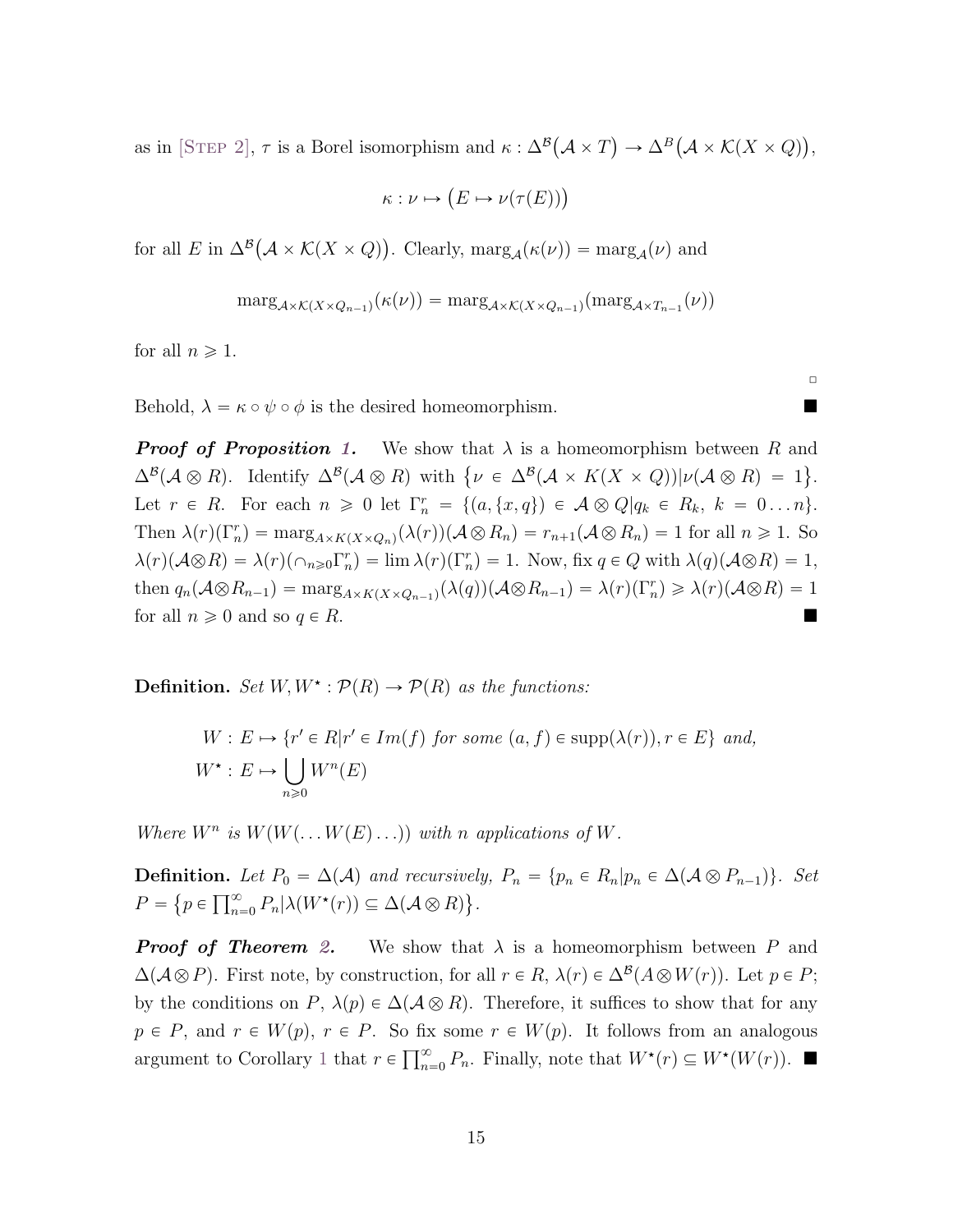#### 1.7 Proofs Regarding the SEE Representation.

**Lemma 2.** If  $\geq_h$  satisfies VNM and [IT](#page-6-1), then  $\geq_h$  satisfies the sure thing principal:

<span id="page-15-1"></span>**A8.** (STP). For all  $a \in \mathcal{A}$  and  $f, f', g, g' : X \to P$ , such that, for all  $x \in X$ , either (i)  $f(x) = f'(x)$  and  $g(x) = g'(x)$  or (ii)  $f(x) = g(x)$  and  $f'(x) = g'(x)$ . Then,

$$
(a, f) \geq_h (a, g) \iff (a, f') \geq_h (a, g').
$$

*Proof.* Assume this was not true and, without loss of generality, that  $(a, f) \geq h$   $(a, g)$ but  $(a, g') >_h (a, f')$ . Now notice, when mixtures are taken point-wise,  $\frac{1}{2}f + \frac{1}{2}$  $\frac{1}{2}g' =$ 1  $\frac{1}{2}g + \frac{1}{2}$  $\frac{1}{2}f'$ . Therefore,

$$
\left(\frac{1}{2}(a,f) + \frac{1}{2}(a,g')\right) >_h \left(\frac{1}{2}(a,g) + \frac{1}{2}(a,f')\right) \\
&>_h \left(a,\frac{1}{2}g + \frac{1}{2}f'\right) = \left(a,\frac{1}{2}f + \frac{1}{2}g'\right) \\
&>_h \left(\frac{1}{2}(a,f) + \frac{1}{2}(a,g')\right),
$$

where the first line follows from  $VNM$ , and the indifference conditions from [IT](#page-6-1). This is a contradiction.

<span id="page-15-0"></span>**Lemma 3.** If  $\geq_h$  satisfies VNM and [IT](#page-6-1) for all  $h \in \mathcal{H}$ , then, if  $h \stackrel{\mathcal{A}}{\sim} h'$  then  $\geq_h \geq_{h'}$ .

*Proof.* We will show the claim on induction by the length of the history. So let  $h, h' \in$  $\mathcal{H}(1)$  such that  $h \stackrel{\mathcal{A}}{\sim} h'$ . Therefore,  $h = (p,(a, f), x)$  and  $h' = (p', (a, g), x)$ . Notice, by definition we have,  $p = \alpha(a, f) + (1 - \alpha)r$  and  $p' = \alpha'(a, g) + (1 - \alpha')r'$ , for some  $\alpha, \alpha' \in (0, 1]$  and  $r, r' \in P$ .

Let  $q, q' \in P$ ; we want to show that  $q \geq_h q' \iff q \geq_h q'$ . So let  $q \geq_h q'$ , or by definition,  $p_{-h}q \geq p_{-h}q'$ , which by the above observation is equivalent to

$$
\alpha(a,f)_{-((a,f),(a,f),x)}q + (1-\alpha)r \geq \alpha(a,f)_{-((a,f),(a,f),x)}q + (1-\alpha)r.
$$

By independence (i.e.,  $vNM$ ) this is if and only if  $(a, f)_{-(a,f),(a,f),x}$ ,  $q \geq (a, f)_{-(a,f),(a,f),x}q'$ , which by [STP](#page-15-1) is if and only if  $(a, g)_{-(a, g), (a, g), x}$ ,  $q \geq (a, g)_{-(a, g), (a, g), x}$ , Using independence again, this is if and only if  $p'_{-h'}q \geq p'_{-h'}q'$ . This completes the base case.

So assume the claim holds for all histories of length n. So let  $h, h' \in \mathcal{H}(n + 1)$ such that  $h \stackrel{A}{\sim} h'$ . Therefore,  $h = (h_n, p, (a, f), x)$  and  $h' = (h'_n, p', (a, g), x)$ , for some  $h_n, h'_n \in H(n)$  such that  $h_n \stackrel{A}{\sim} h'_n$ . By the inductive hypothesis  $\geq h_n = \geq h'_n$ .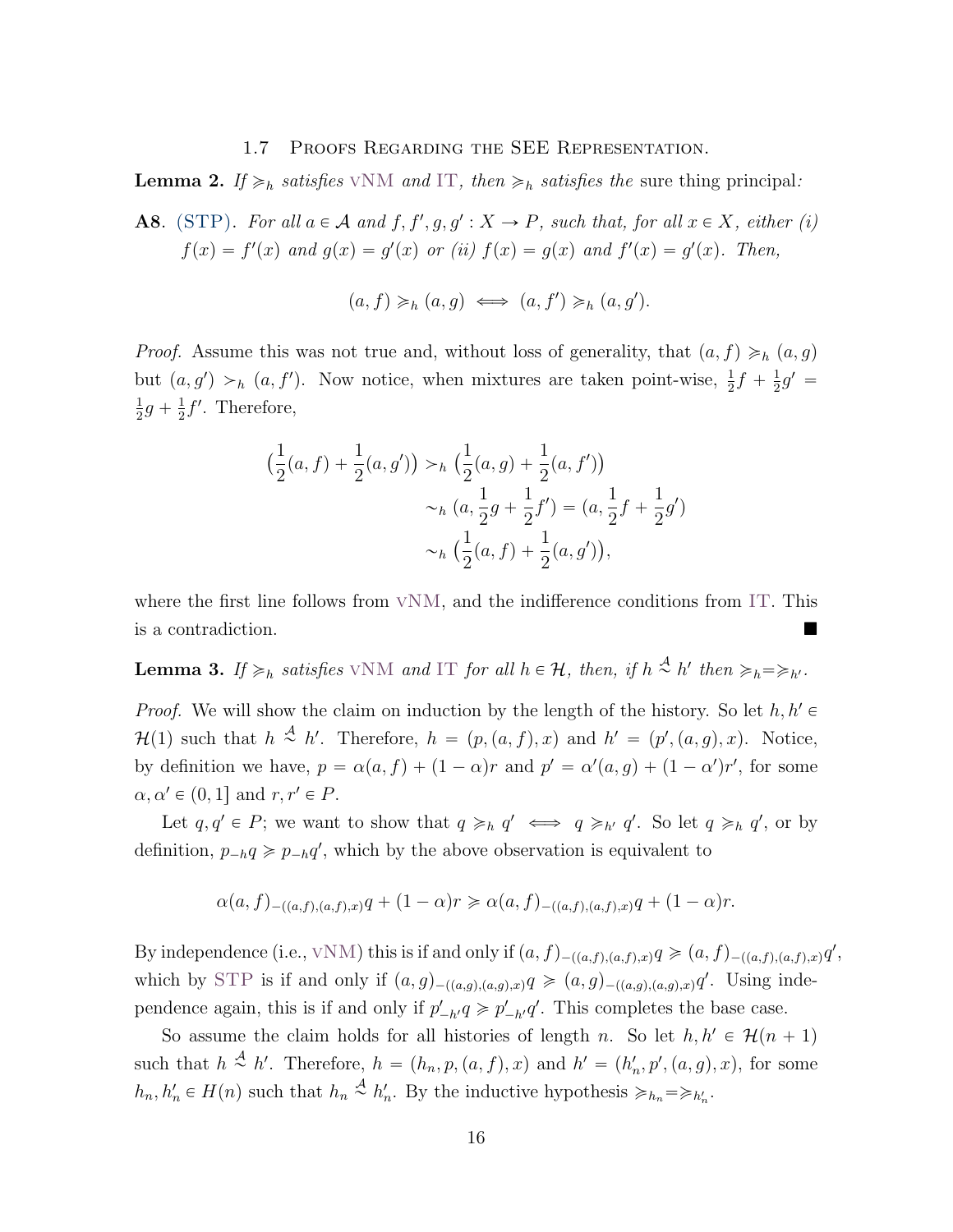Let  $q, q' \in P$ , and  $q \geq_h q'$ , or by definition,  $p_{-(p,(a,f),x)}q \geq_{h_n} p_{-(p,(a,f),x)}q'$ . By independence and the sure thing principle this is if and only if  $(a, g)_{-((a,g),(a,g),x)} q \geq h_n$  $(a,g)_{-((a,g),(a,g),x)}q'$ , which by independence again (and the equivalence of  $\geq_{h_n}$  and  $\geq_{h'_n}$ ), is if and only if  $p'_{-(p', (a,g), x)}q \geq h'_n p'_{-(p', (a,g), x)}q'$ .

**Proof of Theorem [3.](#page-8-0)** [STEP 0: VALUE FUNCTION.] Since  $\geq_h$  satisfies VNM, there exists a  $v_h : \mathcal{A} \otimes P \to \mathbb{R}$  such that

<span id="page-16-2"></span><span id="page-16-0"></span>
$$
U_h(p) = \mathbb{E}_p \left[ v_h(a, f) \right] \tag{4}
$$

represents  $\geq h$ , with  $v_h$  unique un to affine translations.

[STEP 1: RECURSIVE STRUCTURE.] To obtain the skeleton of the representation, lets consider  $\hat{\ge}$ , the restriction of  $\geq$  to  $\Sigma$  (i.e., using the natural association between streams of lotteries and degenerate trees). The relation  $\hat{\ge}$  satisfies VNM (it is continuous by the closure of  $\Sigma$  in P). Hence there is a linear and continuous representation: i.e., an index  $\hat{u}: X \times \Sigma \to \mathbb{R}$  such that:

$$
\hat{U}(\sigma) = \mathbb{E}_{\sigma} \left[ \hat{u}(x, \rho) \right]
$$
\n(5)

unique upto affine translations.

Following [Gul and Pesendorfer](#page-21-12) [\(2004\)](#page-21-12), (henceforth GP), fix some  $(x', \rho') \in \Sigma$ . From [SEP](#page-6-0) we have  $\hat{U}(\frac{1}{2})$  $\frac{1}{2}(x,\rho) + \frac{1}{2}(x',\rho')) = \hat{U}(\frac{1}{2})$  $\frac{1}{2}(x, \rho') + \frac{1}{2}(x', \rho)$ , and hence,  $\hat{u}(x, \rho) =$  $\hat{u}(x,\rho') + \hat{u}(x',\rho) - \hat{u}(x',\rho')$ . Then setting  $u(x) = \hat{u}(x,\rho') - \hat{u}(x',\rho')$  and  $W(\rho) = \hat{u}(x',\rho)$ , we have,

$$
\hat{U}(\sigma) = \mathbb{E}_{\sigma} \left[ u(x) + W(\rho) \right] \tag{6}
$$

Now, consider  $p' = (x', \rho)$ . Notice that p' has unique 1-period history:  $h = (p', p', x')$ . By [NT](#page-5-2), h cannot be null. So, by [SST](#page-5-3),  $\hat{\geq}_h = \hat{\geq}$ . This implies, of course that  $W = \delta \hat{U} + \beta$ for some  $\delta > 0$  and  $\beta \in \mathbb{R}$ . Following Step 3 of Lemma 9 in GP exactly, we see that  $\delta$  < 1 and without loss of generality we can set  $\beta = 0$ :

<span id="page-16-1"></span>
$$
\hat{U}(\sigma) = \mathbb{E}_{\sigma} \left[ u(x) + \delta \hat{U}(\rho) \right] \tag{7}
$$

Both representing  $\hat{\ge}$  and being unique up to affine translations, we can normalize each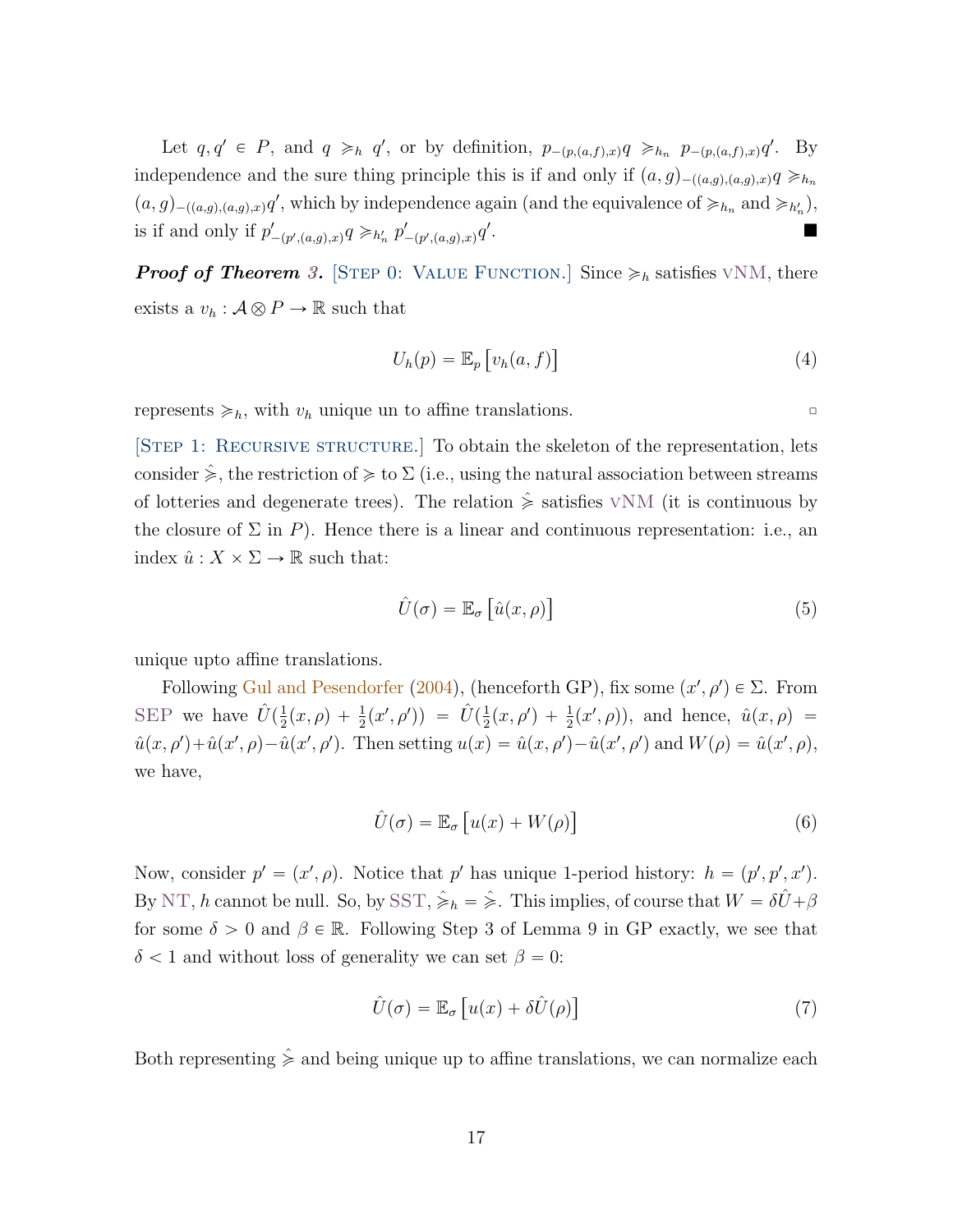$U_h$  to coincide with  $\hat{U}$  over  $\Sigma$ .

[STEP 2: THE EXISTENCE OF SUBJECTIVE PROBABILITIES.] For each  $a \in \mathcal{A}$  consider

$$
\mathcal{F}(a) = a \otimes \Sigma
$$

i.e., the elements of  $\hat{P}$  that begin with action a and from period 2 onwards are in Σ. Associate  $\mathcal{F}(a)$  with the set of "acts":  $f : S_a → Σ$ , in the natural way. For any acts  $f, g$  let  $f_{-x}g$  denote the act that coincides with f for all  $x' \in S_a$ ,  $x' \neq x$ , and coincides with g after x. For each  $h \in \mathcal{H}$ , and acts  $f, g \in \mathcal{F}(a)$ , say  $f \geq_{h,a} g$  if and only if  $(a, f) \geq h$   $(a, g)$ .

It is immediate that  $\dot{\geq}_{h,a}$  is a continuous weak order (where, as before, continuity follows from the closure of F in P). Further,  $\dot{\geq}_{h,a}$  satisfies independence. Indeed: fix  $f, g, h \in \mathcal{F}(a)$  with  $f \geq h,a \, g$ . Then

$$
f \geq_{h,a} g \implies (a, f) \geq_h (a, g)
$$
  
\n
$$
\implies \alpha(a, f) + (1 - \alpha)(a, h) \geq_h \alpha(a, g) + (1 - \alpha)(a, h)
$$
  
\n
$$
\implies (a, \alpha f + (1 - \alpha)h) \geq_h (a, \alpha g + (1 - \alpha)h)
$$
  
\n
$$
\implies \alpha f + (1 - \alpha)h \geq_{h,a} \alpha g + (1 - \alpha)h,
$$

where the third line uses [IT](#page-6-1). Lastly,  $\geq_{h,a}$  satisfies monotonicity, a direct consequence of [SST](#page-5-3) and [STP](#page-15-1). Hence, we have state-independence which gives us the full set of [Anscombe and Aumann](#page-21-0) [\(1963\)](#page-21-0) axioms for an SEU representation of  $\dot{\geq}_{h,a}$  with state space  $S_a$ . That is, a belief  $\mu_{h,a} \in \Delta(S_a)$  and a utility index from  $\Sigma \to \mathbb{R}$  (which is of course,  $\hat{U}$ , and so will be denoted as such), such that

$$
\hat{V}_{h,a}(f) = \mathbb{E}_{\mu_{h,a}} \left[ \hat{U}(f(x)) \right]
$$
\n(8)

represents  $\geq_{h,a}$ .

[STEP 3: PROPORTIONAL ACTIONS.] Now, fix some  $h \in \mathcal{H}$  and consider an arbitrary  $(a, f) \in \mathcal{A} \otimes P$ . Let  $\rho \in \Sigma$  be such that  $\max_{\mathbf{\mathcal{B}}} p = \mu_{h,a}$ . We claim,  $(a, f)$  and  $\rho$  are h-proportional. Fix some  $g, g': X \to \Sigma$ . From [\(8\)](#page-17-0), we know

$$
(a,g) \geq_h (a,g') \iff \mathbb{E}_{\mu_{h,a}} \left[ \hat{U}(g(x)) \right] \geq \mathbb{E}_{\mu_{h,a}} \left[ \hat{U}(g'(x)) \right] \tag{9}
$$

<span id="page-17-1"></span><span id="page-17-0"></span>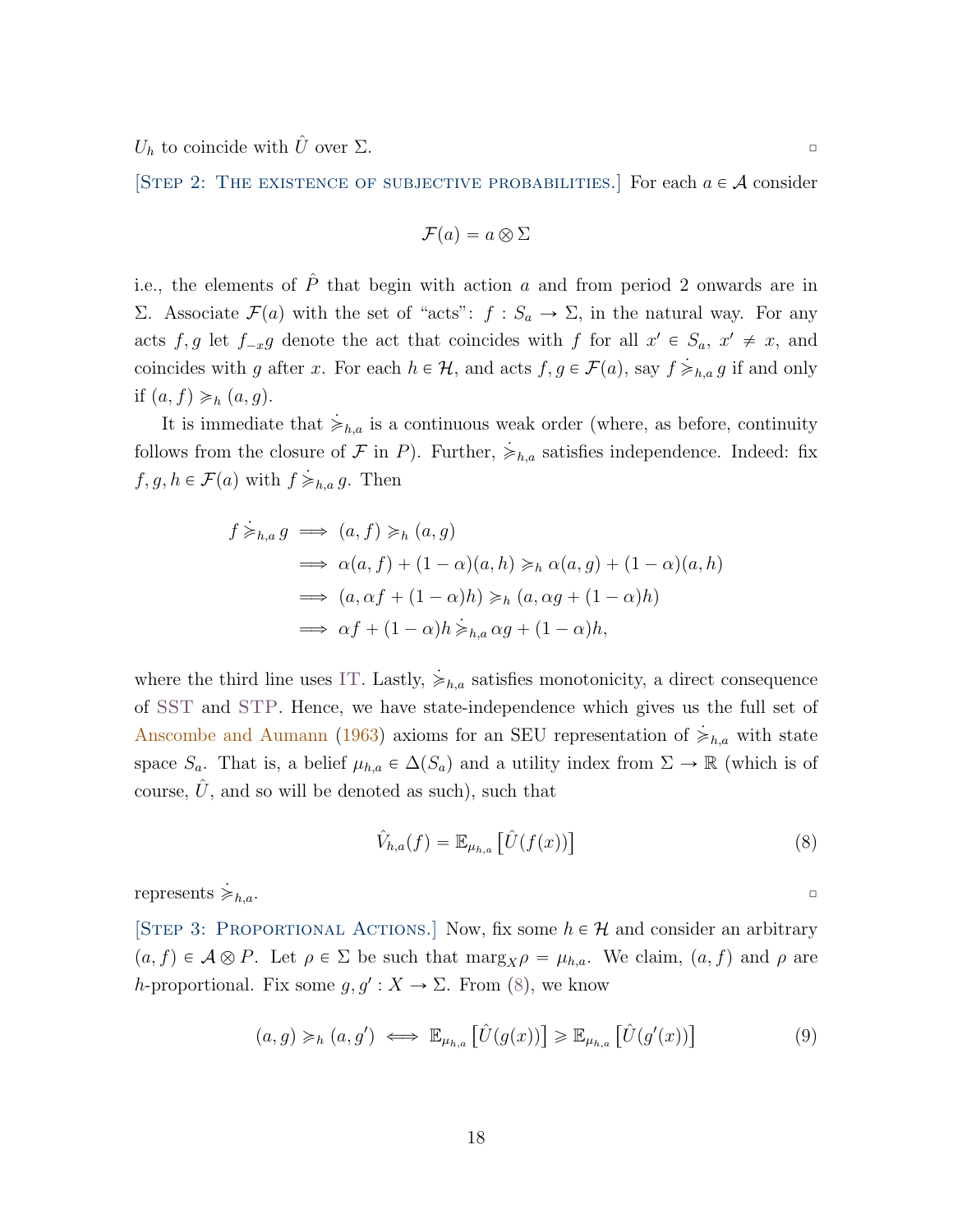From [\(7\)](#page-16-1) we have

<span id="page-18-0"></span>
$$
\hat{U}(\rho.g) = \mathbb{E}_{\rho} [u(x) + \delta \hat{U}(g(x))]
$$
  
=  $\mathbb{E}_{\max g_{X}\rho} [u(x) + \delta \hat{U}(g(x))]$   
=  $\mathbb{E}_{\mu_{h,a}} [u(x)] + \delta \mathbb{E}_{\mu_{h,a}} [\hat{U}(g(x))]$ 

In corresponding fashion we obtain the analogous representation for  $\hat{U}(\rho.g'),$  and hence

$$
\rho.g \geq_h \rho.g' \iff \mathbb{E}_{\mu_{h,a}}\left[\hat{U}(g(x))\right] \geq \mathbb{E}_{\mu_{h,a}}\left[\hat{U}(g'(x))\right]
$$
\n(10)

Combining the implications of [\(9\)](#page-17-1) and [\(10\)](#page-18-0), we see that  $(a, f)$  and  $\rho$  are h-proportional.  $\Box$ 

<span id="page-18-1"></span>[STEP 4: PROPORTIONAL PLANS.] We now claim that for any  $h \in \mathcal{H}$  and  $p \in P$  there exists some  $\sigma \in \Sigma$  such that  $p \sim_h \sigma$ . Fix some  $p \in P$ , and for each  $n \in \mathbb{N}$  define  $p^n$ to be any PoA that agrees with  $p$  on the first  $n$  periods, then provides elements of  $\Sigma$  unambiguously. Note that  $p_n \to p$  point-wise and hence converges in the product topology. Therefore, the claim reduces to finding a convergent sequence  $\{\sigma_n\}_{n\in\mathbb{N}}\subset\Sigma$ such that  $\sigma^n \sim_h p^n$ , as continuity ensures the limits are indifferent.

We will prove the subsidiary claim by induction. Consider  $p^1$ , for each  $(a, f) \in$  $supp[p^1]$ , note, by assumption,  $f: X \to \Sigma$ . Let  $\tau^{1,(a,f)} \in \Sigma$  be such that  $\max g_X \tau^{1,(a,f)} =$  $\mu_{h,a}$ . By [STEP [3\]](#page-13-0),  $(a, f)$  and  $\tau^{1,(a,f)}$  are h-proportional. And thus,  $\tau^{1,(a,f)}$ .  $f \sim_h$  $(a, f). f = (a, f),$  by [PRP](#page-7-2). Let  $\sigma^1 \in \Sigma$  be such that  $\sigma^1[E] = p^1[\{(a, f) | \tau^{1, (a, f)}. f \in E\}].$ Therefore,

$$
U_h(p^1) = \mathbb{E}_{p^1} [v_h(a, f)]
$$
  
=  $\mathbb{E}_{p^1} [\hat{U}(\tau^{1,(a,f)}.f)]$   
=  $\mathbb{E}_{\sigma^1} [\hat{U}(\rho)]$   
=  $\hat{U}(\sigma^1)$ 

where the third line comes from the change of variables formula for pushforward measures. This completes the base case.

Now, assume the claim hold for all h and  $m \leq n - 1$  for some  $n \in \mathbb{N}$ . Consider  $p^n$ . Note that for all h' of the form  $h(x) = (h, p^n, (a, f), x)$ , the implied continuation problem  $p^{n}(h')$  satisfies the inductive hypothesis. Therefore, there exists a  $\sigma^{n-1,h'} \sim_{h'}$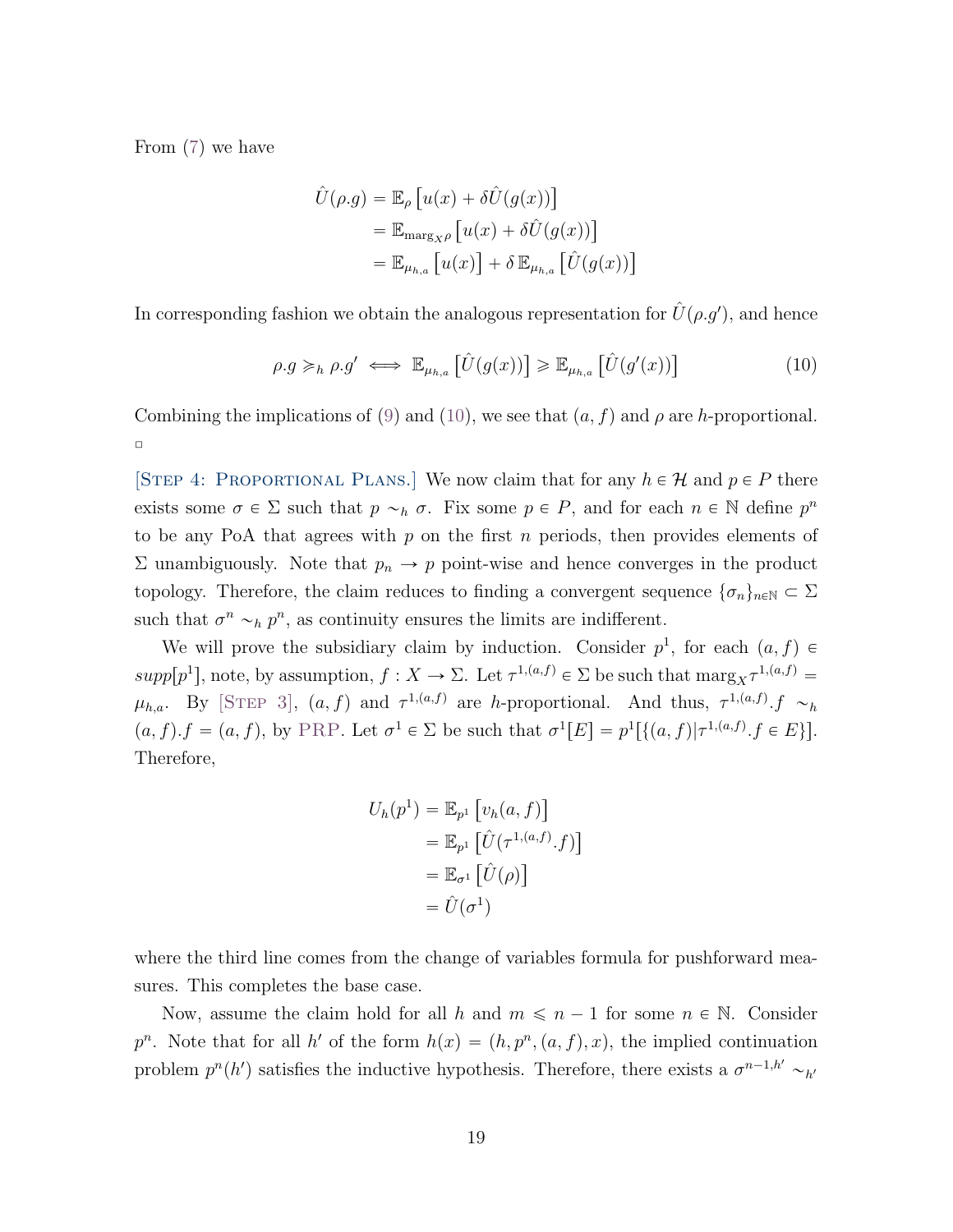$p(h')$  for all such  $h'$ .

Let  $\star$  denote the mapping:  $(a, f) \mapsto (a, f)^{\star} = (a, x \mapsto \sigma^{n-1,h(a,x)})$ , where  $h(a, x) =$  $(h, p^n, (a, f), x)$ . By construction, for each  $(a, f)$  in supp $(p^n)$ , and  $x \in S_a$  we have  $(a, f) \sim_h (a, f_{-x}\sigma^{n-1,h(a,x)})$  (using the notation from [STEP [2\]](#page-12-1)). Employing [STP](#page-15-1) we have  $(a, f) \sim_h (a, f)^*$  (i.e., enumerating the outcomes in  $S_a$  and changing f one entry at a time, where [STP](#page-15-1) ensures that each iteration is indifferent to the last).

Let  $\hat{p}^n \in P$  be such that  $\hat{p}^n[E] = p^n[\{(a, f) | (a, f)^* \in E\}].$  So,

$$
U_h(p^n) = \mathbb{E}_{p^n} [v_h(a, f)]
$$
  
=  $\mathbb{E}_{p^n} [v_h((a, f)^*)]$   
=  $\mathbb{E}_{\hat{p}^n} [v_h(b, g)]$   
=  $U_h(\hat{p}^n)$ 

Applying the base case to  $\hat{p}^n$  concludes the inductive step. Notice also, the convergence of  $\{\sigma^n\}_{n\in\mathbb{N}}$  is easily verified, following the fact that the marginals on  $p_n$  are fixed for any  $\sigma^m$  with  $m \geqslant n$ .

[STEP 5: REPRESENTATION.] Consider any  $(a, f) \in \mathcal{A} \otimes P$ . We claim that there exists an  $(a, f') \in \mathcal{F}(a)$  such that  $(a, f) \sim_h (a, f')$ . Indeed, by [STEP [4\]](#page-18-1), for any  $x \in S_a$ , there exists some  $\rho(a, x)$  such that  $\rho(a, x) \sim_{h(a, x)} f(x)$ , where  $h(a, x) = (h, (a, f), (a, f), x)$ . Define  $f' \in \mathcal{F}(a)$  as  $x \mapsto \rho(a, x)$ . It follows from [STP](#page-15-1) that  $(a, f) \sim_h (a, f')$ .

We know by [STEP [3\]](#page-13-0) that there exists a  $\rho \in \Sigma$ , h-proportional to  $(a, f)$ , with  $\text{marg}_X \rho = \mu_{h,a}.$  Hence  $(a, g) = (a, f).g \sim_h \rho.g$  for all  $g : X \to \Sigma.$  We have,

$$
v_h(a,g) = \hat{U}(\rho.g)
$$
  
=  $\mathbb{E}_{\mu_{h,a}}[u(x) + \delta \hat{U}(g(x))],$ 

and so, for  $(a, f')$ :

$$
v_h(a, f') = \mathbb{E}_{\mu_{h,a}} \left[ u(x) + \delta \hat{U}(\rho(a, x)) \right].
$$

By the indifference condition  $\rho(a, x) \sim_{h(a, x)} f(x)$ ,

<span id="page-19-0"></span>
$$
v_h(a, f) = \mathbb{E}_{\mu_{h,a}} [u(x) + \delta U_{h(a,x)}(f(x))].
$$
\n(11)

Notice,  $h(a, x) \stackrel{\mathcal{A}}{\sim} h'(a, x) = (h, p, (a, f), x)$ , so by Lemma [3,](#page-15-0)  $\geq h(a, x) = \geq h'(a, x)$ . Applying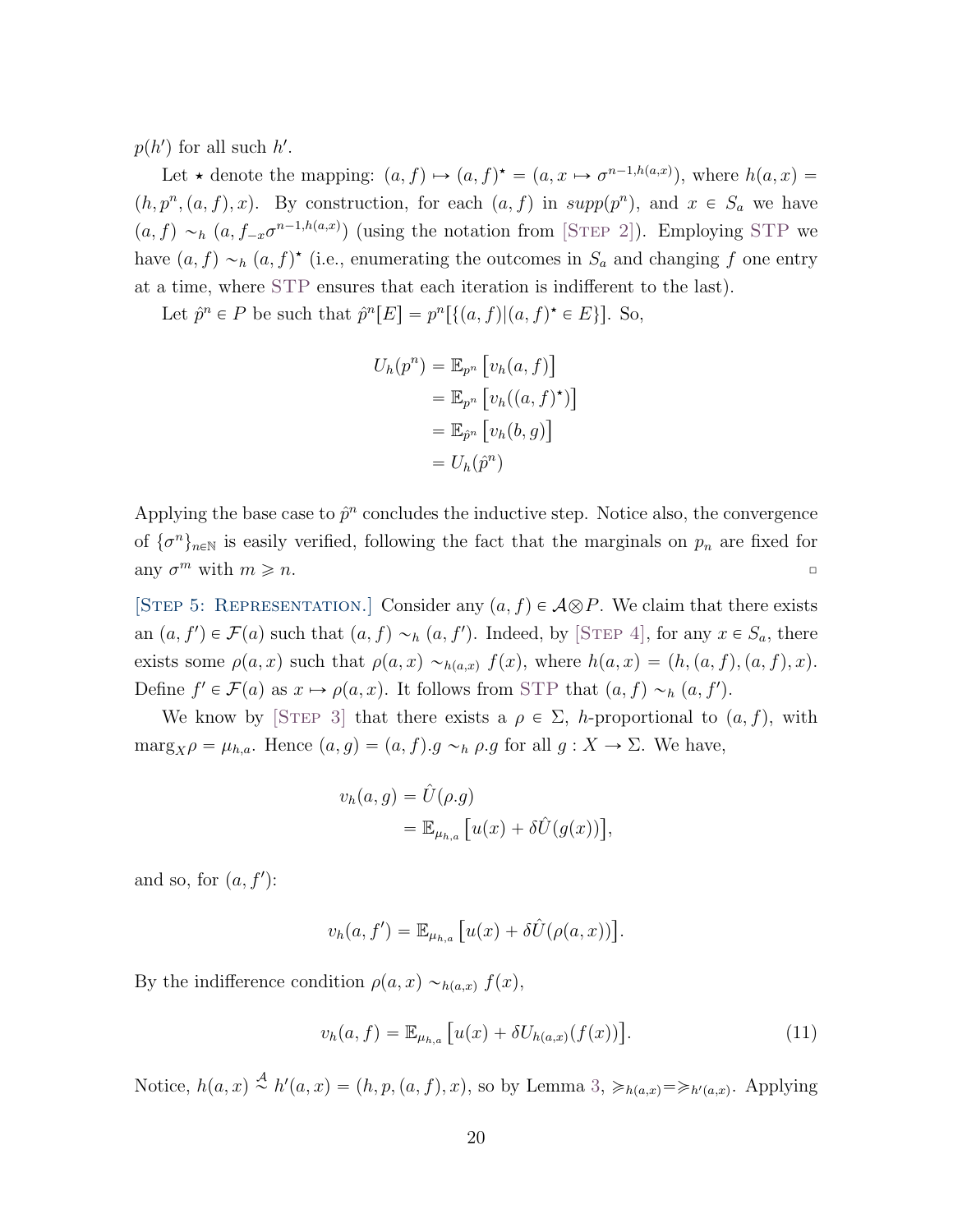this fact, and plugging [\(11\)](#page-19-0) into [\(4\)](#page-16-2) provides

<span id="page-20-0"></span>
$$
U_h(p) = \mathbb{E}_p \left[ \mathbb{E}_{\mu_{h,a}} \left[ u(x) + \delta U_{h'(a,x)}(f(x)) \right] \right]
$$
\n(12)

as desired.  $\Box$ 

**Proof of Theorem [4.](#page-9-1)** Let  $\{\mu_{h,a}\}_{h\in\mathcal{H},a\in A}$  be an SEE structure for  $\geq$  that satisfies [AA-SYM](#page-9-0). Let  $\{\zeta_T\}_{T \in \mathcal{T}}$  be the associated family of observable processes. Fix T and some *n* period history  $h \in \mathbf{T}$ . Let,  $(a_1, x_1) \dots (a_n, x_n)$ , where for each  $i \leq n$  let  $a_i$  is such that  $T_i = S_{a_i}$  and  $x_i$  is the  $i^{th}$  component of h. This represents an A-equivalence class of decision theoretic histories. In out standard abuse of notation, let h also denote this class of histories. Following this abuse, when it is not confusing to do so, let  $\pi h$ denote both the permuted statistical history and the A-equivalence class represented by  $(a_{\pi(1)}, x_{\pi(1)}) \dots (a_{\pi(n)}, x_{\pi(n)})$ .

Fix some *n*-permutation  $\pi$ . Let *p* denote the PoA that assigns  $a_i$  in the  $i^{th}$  period with certainty. Let  $p'$  be the  $\pi$ -permutation of p. We have

$$
\alpha = \zeta_{\mathbf{T}}(h) = \mu_{\emptyset, a_1}(x_1) \cdot \mu_{(a_1, x_1), a_2}(x_2) \cdots \mu_{(a_1, x_1, \ldots, a_{n-1}, x_{n-1}), a_n}(x_n).
$$

Let  $\sigma, \sigma' \in \Sigma$  be such that  $U_h(\sigma) = 1$  and  $U_h(\sigma') = 0$ . Then, by ([SEE](#page-8-2)) we have

$$
p_{-n}(\alpha \sigma + (1 - \alpha)\sigma') \sim (p_{-n}\sigma')_{-h}\sigma
$$

so, by [AA-SYM](#page-9-0), we have,

$$
p'_{-n}(\alpha\sigma + (1-\alpha)\sigma') \sim (p'_{-n}\sigma')_{-h'}\sigma
$$

which implies, again by  $(SEE)$  $(SEE)$  $(SEE)$ ,

$$
\alpha = \mu_{\emptyset,a_{\pi(1)}}(x_{\pi(1)})\cdot \mu_{(a_{\pi(1)},x_{\pi(1)}),a_{\pi(2)}}(x_{\pi(2)})\cdots \mu_{(a_{\pi(1)},x_{\pi(1)},...,a_{\pi(n-1)},x_{\pi(n-1)}),a_{\pi(n)}}(x_{\pi(n)}) = \zeta_{\pi}\mathbf{T}(\pi h).
$$

Hence,  $\zeta_{\mathbf{T}}(h) = \zeta_{\pi \mathbf{T}}(\pi h)$  as desired.

 $\blacksquare$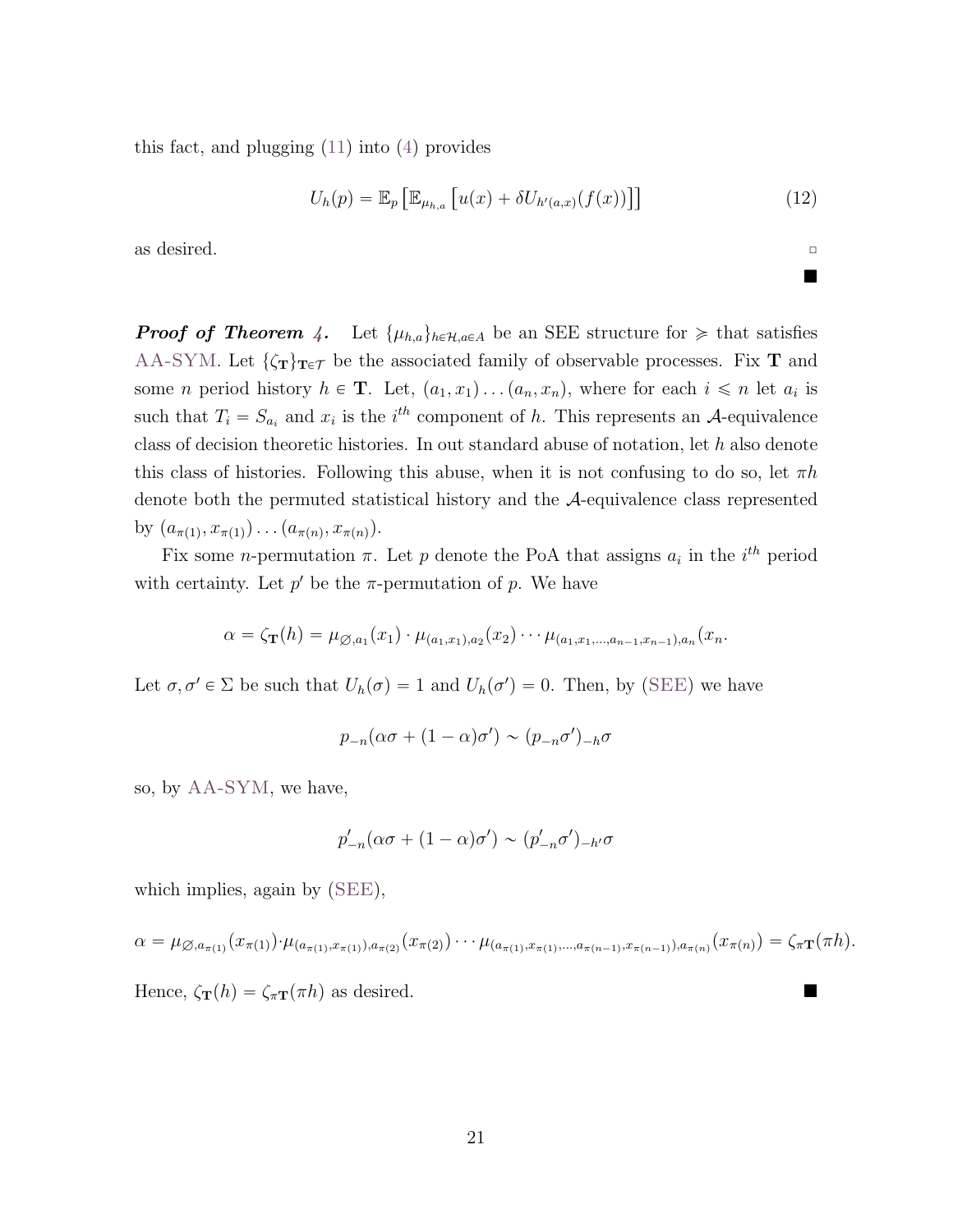## **REFERENCES**

- <span id="page-21-0"></span>Francis J Anscombe and Robert J Aumann. A definition of subjective probability. The annals of mathematical statistics, 34(1):199–205, 1963.
- <span id="page-21-10"></span>Adam Brandenburger and Eddie Dekel. Hierarchies of Beliefs and Common Knowledge. Journal of Economic Theory, 59(1):189–198, 1993.
- <span id="page-21-5"></span>Eddie Dekel, Barton L. Lipman, and Aldo Rustichini. Representing Preferences with a Unique Subjective State Space. Econometrica, 69(4):891–934, 2001.
- <span id="page-21-6"></span>David Dillenberger, Juan Sebastián Lleras, Philipp Sadowski, and Norio Takeoka. A theory of subjective learning. Journal of Economic Theory, pages 1–31, 2014.
- <span id="page-21-9"></span>David Dillenberger, R. Vijay Krishna, and Philipp Sadowski. Subjective Information Choice Processes. 2017. Working paper.
- <span id="page-21-2"></span>Larry G Epstein and Kyoungwon Seo. Symmetry of evidence without evidence of symmetry. Theoretical Economics, 5(3):313–368, 2010.
- <span id="page-21-1"></span>L.G. Epstein and M. Le Breton. Dynamically consistent beliefs must be Bayesian. Journal of Economic Theory, 61:1–22, 1993.
- <span id="page-21-12"></span>Faruk Gul and Wolfgang Pesendorfer. Self-Control and the Theory of Consumption. Econometrica, 72(1):119–158, 2004.
- <span id="page-21-8"></span>Kazuya Hyogo. A subjective model of experimentation. Journal of Economic Theory, 133(1):316–330, 2007.
- <span id="page-21-11"></span>Alexander Kechris. Classical descriptive set theory, volume 156. Springer Science & Business Media, 2012.
- <span id="page-21-3"></span>Peter Klibanoff, Sujoy Mukerji, and Kyoungwon Seo. Perceived Ambiguity and Relevant Measures. Econometrica, 82(5):1–46, 2013.
- <span id="page-21-4"></span>David M Kreps. A Representation Theorem for "Preference for Flexibility". Econometrica, 47(3):565–577, 1979.
- <span id="page-21-7"></span>R. Vijay Krishna and Philipp Sadowski. Dynamic Preference for Flexibility. Econometrica, 82(133):655–703, 2014.